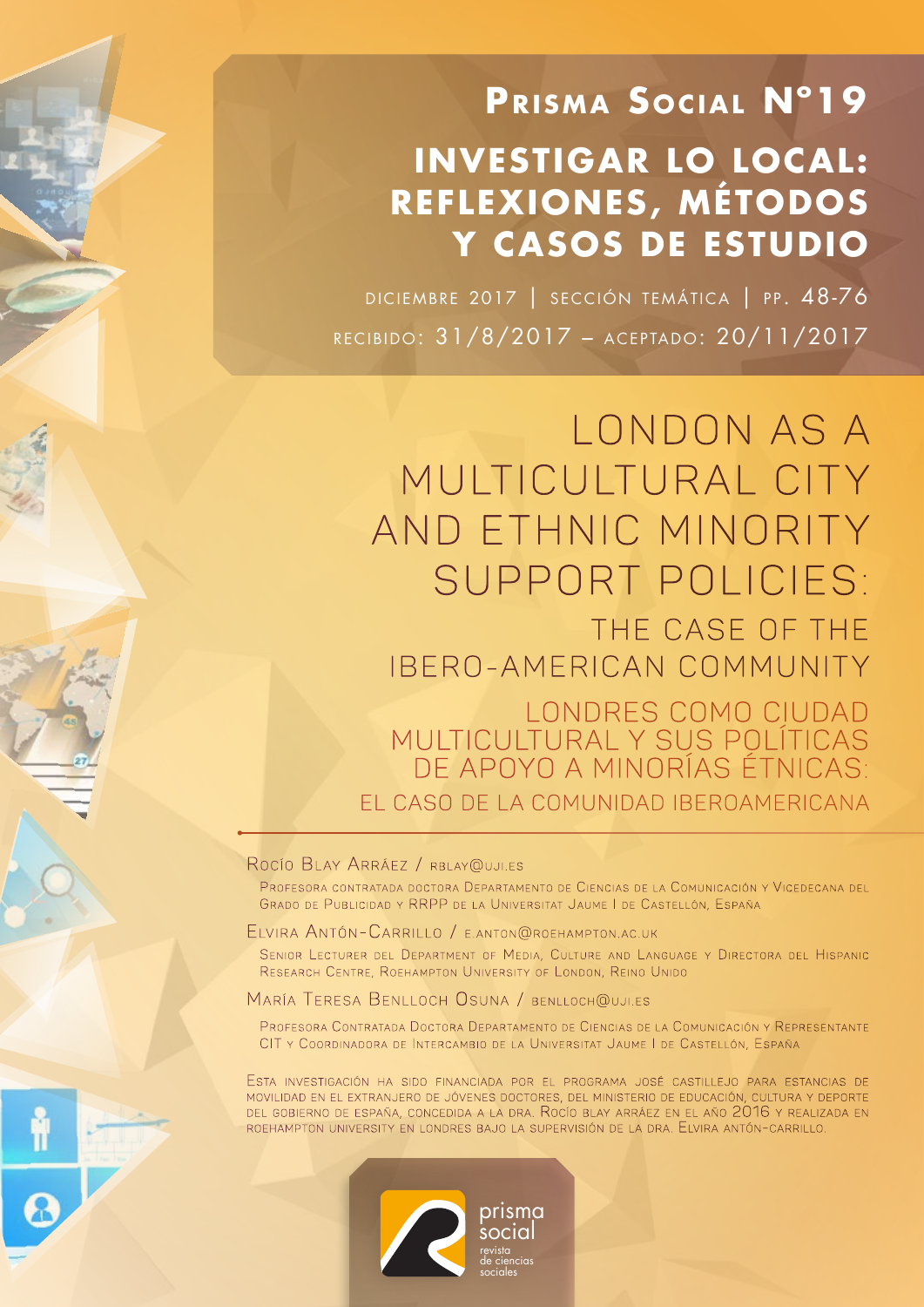#### **RESUMEN**

Este artículo une la investigación sobre la identidad de las ciudades y su repercusión en el grupo étnico iberoamericano. Se pone el foco en el reconocimiento de la comunidad iberoamericana en la ciudad de Londres, ciudad considerada paradigma de la multiculturalidad, como paso previo al desarrollo de políticas concretas de apoyo a esta minoría. Para ello, se plantea una investigación con tres objetivos: 1. Analizar la importancia que la ciudad de Londres da al valor multiculturalidad a través de su discurso institucional, 2. Conocer el reconocimiento oficial a determinados grupos étnicos poniendo especial interés en la comunidad iberoamericana y 3. Explorar si este reconocimiento se materializa en logros concretos y políticas de apoyo. Para alcanzar estos objetivos se realizó una investigación cualitativa que utiliza como técnicas de investigación, el análisis de contenido de dos documentos que exponen la visión y los objetivos para la ciudad, «The London Plan» (2008-2011-2017) y el «Manifiesto Sadiq Khan» (2016) del actual alcalde de Londres. Y entrevistas en profundidad a representantes de la comunidad iberoamericana en Londres. Las conclusiones presentan una reflexión crítica con implicaciones prácticas para el colectivo estudiado, evidenciando las limitaciones de la ciudad para aplicar este tipo de políticas y la falta de cohesión entre el colectivo objeto de estudio, lo que dificulta su reconocimiento.

#### **ABSTRACT**

This article brings together research on the identity of cities and their effect on the Ibero-American ethnic group. It focuses on the recognition of the Ibero-American community in London, a city considered a paradigm of multiculturality, as a preliminary step towards the entitelment for support of ethnic minorities' policies. The research has three objectives: 1. To analyse the institutional discourse in order to understand the importance given by the city of London to multiculturality; 2. To find out what means to be an offically recognised ethnic group and what it will mean for the Ibero-American community, and 3. To explore whether this recognition is tangible in the form of specific improvement and support policies. To achieve these aims qualitative research has been taken using two research techniques. Firstly, the analysis of the content of two specific documents setting out the vision and goals for the city: «The London Plan» (2008-2011-2017) and the «Sadiq Khan Manifesto» (2016) by the current Mayor of London. Secondly, in-depth interviews with representatives of the Ibero-American community in London. The conclusions present a critical reflection with practical implications for the group under study showing, firstly, the limits on the city when applying multicultural policies and, secondly, the lack of cohesion within the group under study rendering difficult its official recognition.

#### **PALABRAS CLAVE**

Identidad ciudad; valores ciudad; minoría étnica; multiculturalismo; Londres; iberoamericano; políticas de apoyo; reconocimiento étnico; diversidad.

#### **KEYWORDS**

City identity; city values; ethnic minority; multiculturalism; London; Ibero-American; support policies; ethnic recognition; diversity.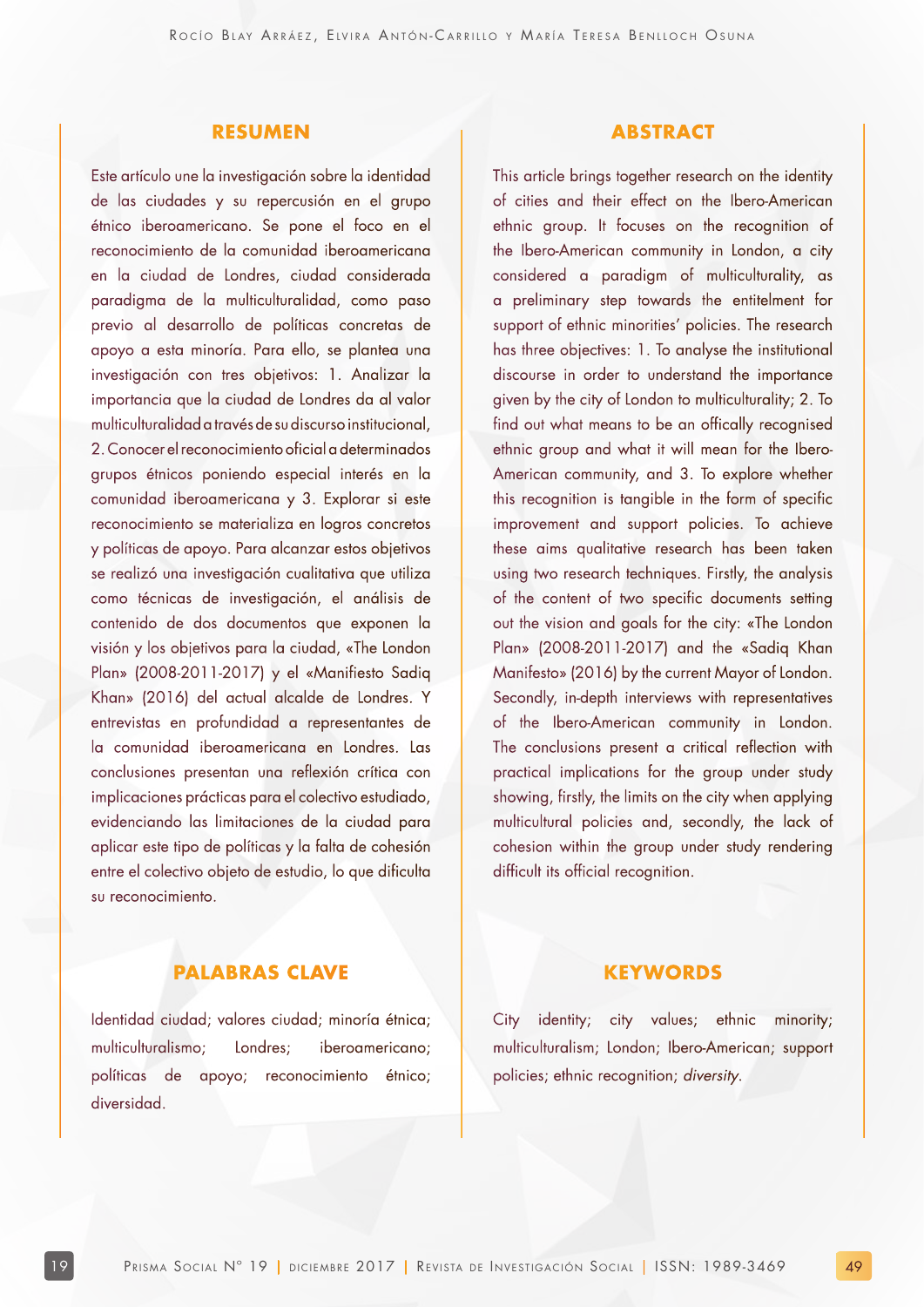### **1. INTRODUCTION**

Over the last few decades, the characteristic functions of cities have changed, adding innovation and new technologies to their role as cultural, economic and social centres (United Nations Habitat, 2016). In 2007, the urban population overtook the number of people living in rural areas for the first time and since then cities have continued their irrepressible growth and expansion. According to United Nations data in its study World Urbanisation Prospects (2014), cities generate employment and income and offer education, medical care and other services. However, this growth generates challenges and problems, which this study will analyse. In this context of expansion of urban territory, city residents are taking on increasing importance for their contribution to the complex urban situation.

Many experts, such as Manuel Castells (2005), stress that cities are always great demographic magnets and that they condense their citizens' physical, intellectual and creative energy in a unique way, stimulating cultural development. Castells emphasises citizen involvement with city authorities to solve urban problems. Cities are focuses of knowledge and this knowledge has to be about the urban impact on the lives of its citizens.

Considering this interest, this study begins with the hypothesis that the city of London has been, and continues to be, a fundamental focus of attraction for citizens in all parts of the world, as it is a city with a multicultural policy, where ethnic identities matter (Livingstone 2011) and (Massey 2008). Because of this complex situation, the city has become the subject of much research (Perfect 2014, McIlwaine and Camilo Cock 2011 and Herrero Díaz and Chaves Martín 2015). However, the results of the Brexit referendum on 23 June 2016 indicated that something has changed in the United Kingdom and, of course, the result goes against the values London has always upheld. In fact, voices critical of the decline of multiculturalism have also been present for some years (Murphy 2012, Kymlicka 2010 and Mahamdallie 2011).

This research analyses this specific situation, selecting the Ibero-American community<sup>1</sup> living in London as a case for study, as it is the largest ethnic linguistic minority in London but lacks the institutional recognition other ethnic minorities enjoy. If there is one social situation where people suffer great vulnerability and threats in their daily lives, it is immigration. People who do not live in the nation where they were born; those who have changed their way of life and have to adapt to a new country, a new society and even a new culture, suffer heightened fear of the unknown and uncertainty about the future (Gómez-Escalonilla and Santín, 2012, p. 51). That makes this case study particularly

<sup>&</sup>lt;sup>1</sup> This research focuses on the Ibero-American community as a newly formed group, referring to people whose mother tongue is Spanish or Portuguese living in London.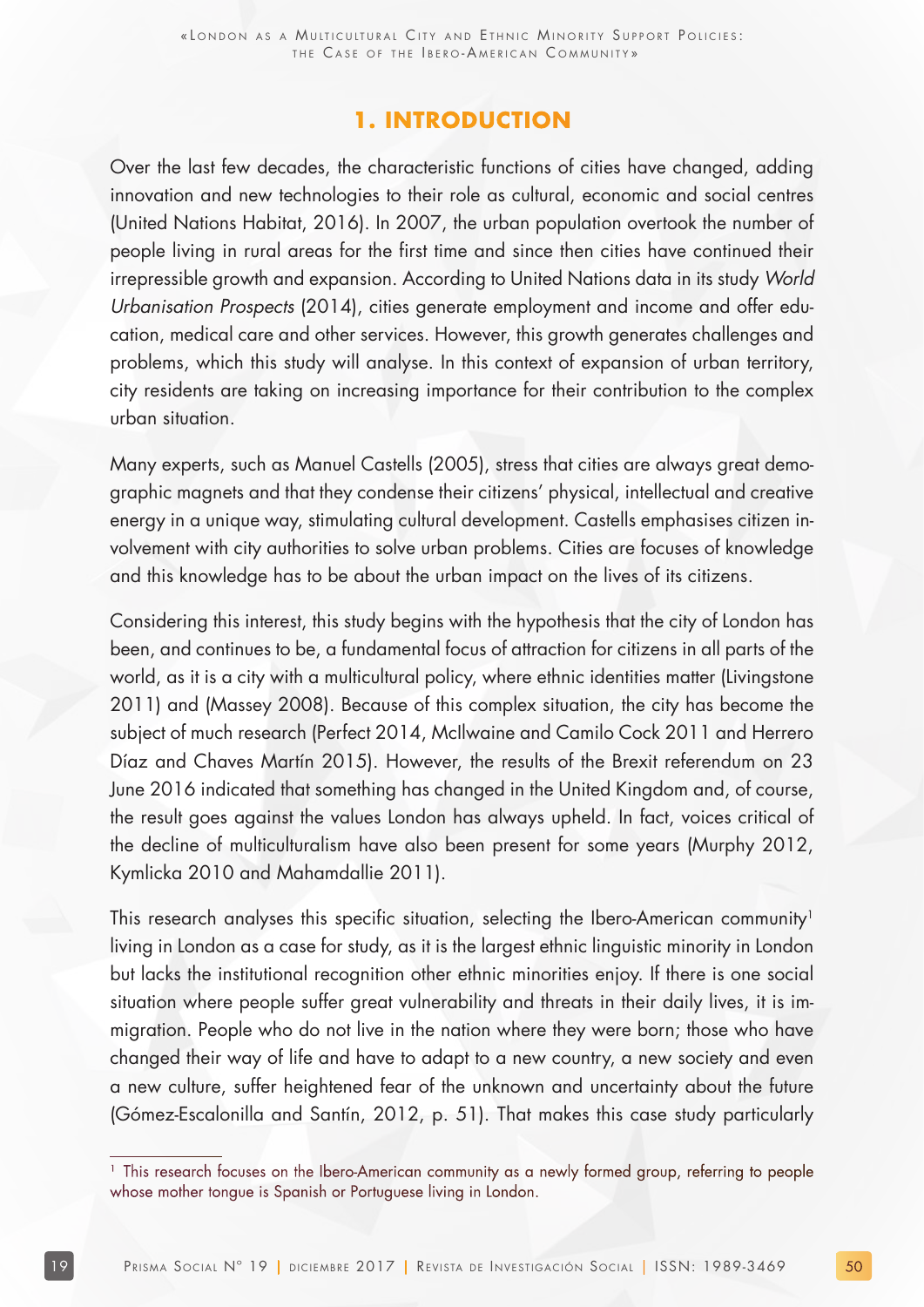interesting, as it focuses on a situation which is never normally in the spotlight in a great city like London.

In this study, it has been very difficult to put a figure on how many citizens make up the Ibero-American community in London. This is because the latest census figures are from 2008 and they provide data in piecemeal form. For example, there is a study from Queen Mary University in London analysing only the Latin American community. This research states that in 2008 there were 113,500 Latin American people in London, which the study says makes it an important community (McIlwaine and Cock, 2011, p. 6). Various statistics help to provide an estimate of the scale of the migratory phenomenon of Spanish people in London. According to the INE (Spanish National Statistics Institute), in 2015 there were 11,700 Spanish people in the United Kingdom and in 2016 there were 12,800. According to the Spanish Ministry of Foreign Affairs and Cooperation, quoted by the newspaper El Ibérico in London, there are 93,000 Spanish people officially resident in the United Kingdom and, according to the ministry, another 90,000 live in the UK but are not registered. We can therefore speak of large numbers but they cannot be precisely specified.

Meanwhile, significant numbers of Latin Americans began arriving in London after 1970. They were largely Colombians and Ecuadorians who went there with work permits to do unskilled jobs. In the same decade there was also considerable migration by political refugees from Chile, Uruguay, Argentina and, to a lesser extent, Colombia. In the eighties, the flow of migration from Latin America was dominated by students, people seeking to be reunited with their families and refugees, although fewer of them than in the previous decade. It was then that different organisations and projects began to be set up to support the community, some of which are still operating today. At the end of the nineties, the number of Latin American immigrants into the United Kingdom increased, with the arrival of asylum seekers from Colombia, Ecuador and Bolivia. These groups obtained permanent residence permits as they were recognised as being in need of protection. They also benefited from regularisation processes, such as the family amnesty that occurred in 2003. After 2000, more Brazilians began arriving in the United Kingdom and they are currently the largest group in the Latin American community. The migration of Latin Americans from Spain to the United Kingdom increased with the world economic crisis that began in 2008 (McIlwaine and Cock, 2011, pp. 6-8).

The report drawn up by Queen Mary University also showed that, despite the fact that the employment rate in the community is quite high (85% of the population), only a minority of people manage to enter the job market working in their real profession. Poor English language skills mean many have to earn their living in the services sector. There they receive low wages and, in many cases, no guaranteed employment or benefits.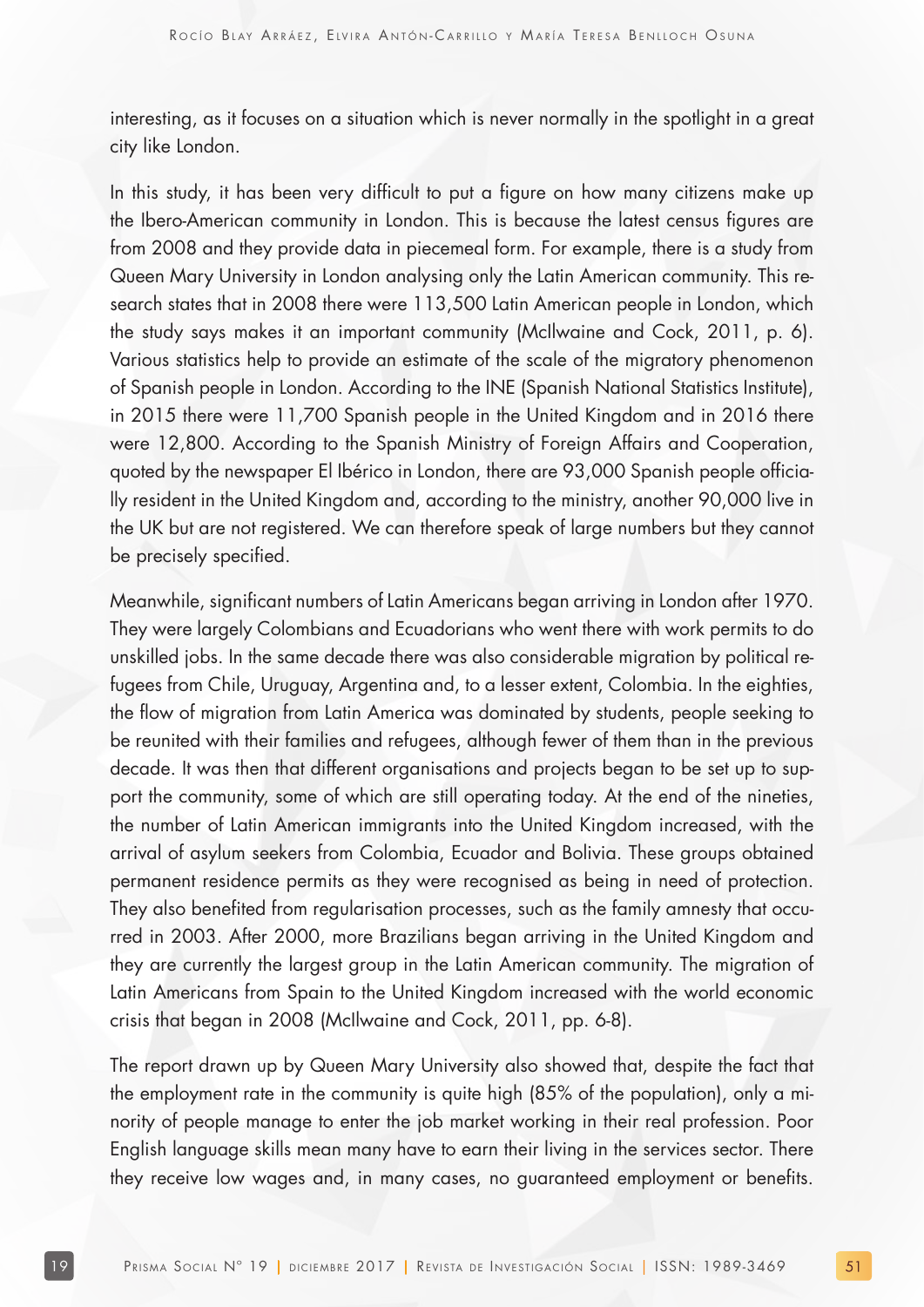More than one-third arrive in the United Kingdom intending to stay in London temporarily while they save enough money. However, the high cost of living leads to indefinite postponement of their plans to return (McIlwaine and Cock, 2011, p. 4).

They say economic and social reasons have led them to emigrate to London, but their perception of it as a tolerant city towards minorities and an important cultural centre have also played a role in the choice (McIlwaine and Cock, 2011, p. 7). Specifically, this research attempts to study whether this perception is in accordance with institutional policies and corresponds to the definition of multiculturalism.

Values such as multiculturalism and diversity are, in fact, the most outstanding identifying traits of the city of London. In fact, in the words of the first Mayor of London, Ken Livingstone,<sup>2</sup>

"London is the most international and diverse city in the world. […] This is a vital process economically and creatively: to be successful cities, companies and populations have to be in touch with the most up to date ideas and developments taking place across the globe" (Livingstone, K. 2011, pp. 26-27)

He stressed the importance of these values for the development of cities in general and London in particular. A few years earlier, at the time of the July 2005 terrorist attacks, Ken Livingstone was resolute: "They will never beat us because London is emblematic of a multicultural, progressive future." He was referring to the mixture of people, cultures and languages found in the city, the fact that it is the most multicultural city in the world and also the fact that is has a strongly anti-racist policy. And, according to Massey, a former officer of the London local authority, he was right. London is quite a good example of a global, multicultural city and multiculturalism is a very important aspect of its internal identity (Massey, 2008, p. 117).

Ideas about how to organise this ethnic diversity politically and legally have been the subject of discussion for the last 50 years, mainly in the so-called Western democracies. In the United Kingdom, from the 1970s until the end of the 20th century there was a clear tendency towards recognising and organising diversity through a set of multicultural policies and rights for what were described as "minorities". The aim of these policies was to help build a fairer, more inclusive society. The eight policies mentioned by Kymlicka (2010, p. 101) included: institutional and legislative recognition of multiculturalism by central, regional and municipal authorities; the adoption of a multicultural curriculum in schools; recognition of double nationality; subsidies to ethnic group organisations

<sup>&</sup>lt;sup>2</sup> Ken Livingstone was the first Mayor of London, as an independent from 2000 to 2004 and representing the Labour Party from 2004 to 2008.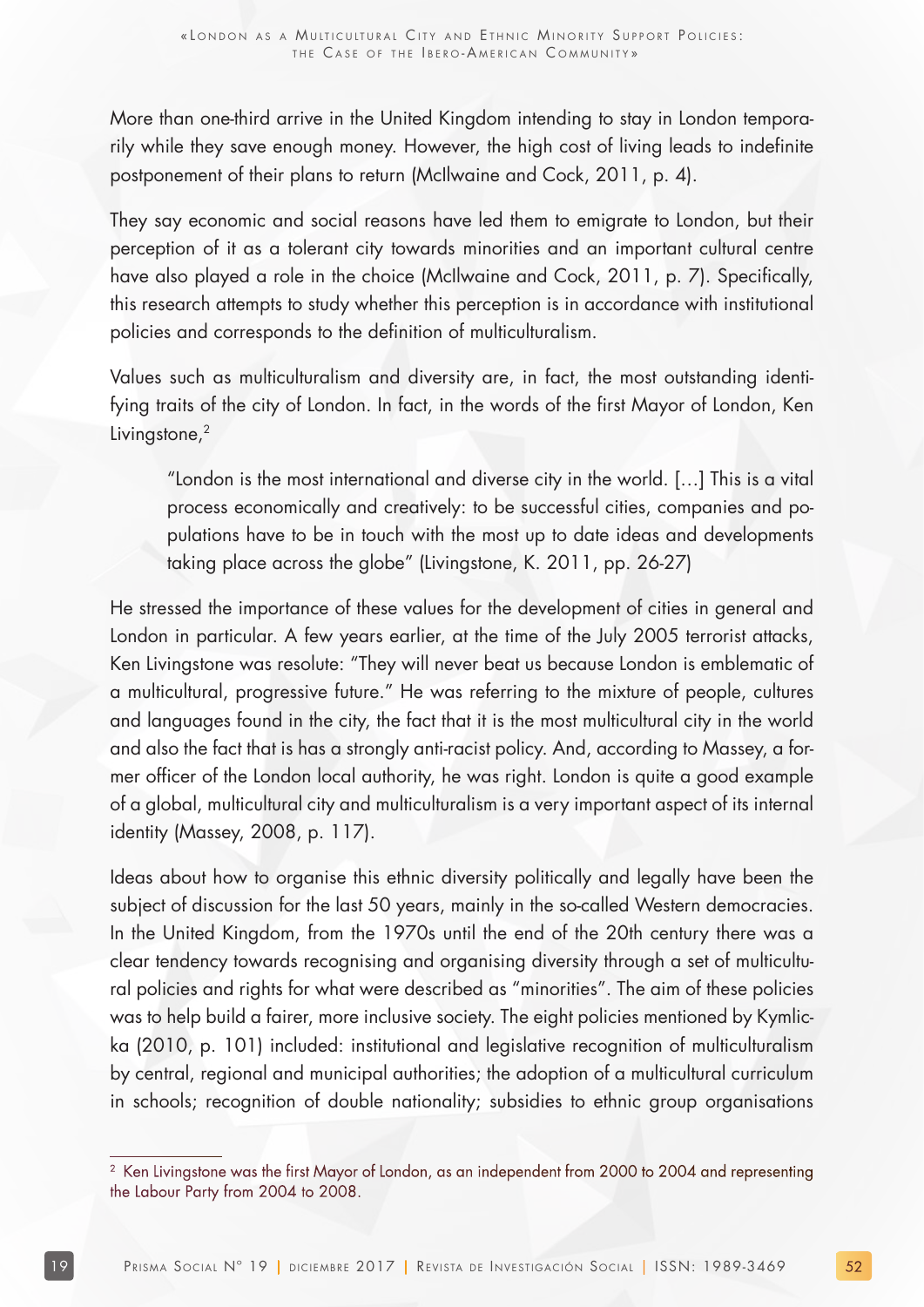for cultural activities and for bilingual teaching or teaching of native languages to these groups; and affirmative policies for disadvantaged immigrant groups. These policies combined social, economic, political and cultural aspects. In other words, their aim was cultural recognition, economic redistribution and the political participation of the institutionally recognised ethnic groups, a model of citizen democracy.

Kymlicka (2010, p. 97) says a trend away from multicultural policies began in the midnineties at the same time as a reaffirmation and revision of ideas of national identity, partly caused by fears among the majority group that these policies had gone too far and threatened the nation's way of life or cultural identity. Discussions increased about whether multiculturalism had contributed to forming ghettos instead of preventing the exclusion of minorities sought by the policies, or whether multiculturalism was ignoring the importance of universal human rights (Kymlicka 2010, p. 102). As a result, and in many other countries where multicultural policies were applied as well as United Kingdom, the centre-left or social democratic parties that had supported these measures began to withdraw from them, with a discourse emphasising ideas of integration and social cohesion (Kymlicka 2010, p. 98). In the United Kingdom, the anti-multiculturalist voices began to be heard at the end of the 20th century and reached their political peak when Prime Minister David Cameron, in his speech on 5 February 2011 at the Munich Conference, declared the end of multiculturalism, with the full agreement of the leaders present, including those from Germany, France and Spain (Mahamdallie 2011, 17). He emphasised the idea that multiculturalism and its policies were a threat to the standard of living of British people, creating unemployment and insecurity.

In the city of London, its first mayor was one of the greatest defenders of multiculturalism. After his period in charge of the city, Ken Livingstone challenged Cameron's discourse in Munich, upholding the idea of a British cultural identity and the presence of ethnic minorities in society (Livingstone, 2011), but he did not mention multicultural policies.

At the moment, although there is disagreement about what comes after multiculturalism, there seems to be a degree of consensus between academics, journalists and politicians that we are in a post-multicultural world in which references to multiculturalism are avoided. Instead, references are made to "diversity", such as the celebration of diversity and cultural variety, encouraging citizens to accept the different customs, traditions, food, music, clothing and so on existing in a diverse, multi-ethnic society. Celebrations like this sidestep anything that might be controversial about the ethnic groups mentioned and can be enjoyed by society in general, without any social or political responsibility for governments.3

<sup>&</sup>lt;sup>3</sup> For a criticism of this post-multicultural model in the United Kingdom, see the works of Alibhai-Brown (2000), with her theory of the three Ss: samosas, steel-drums and saris.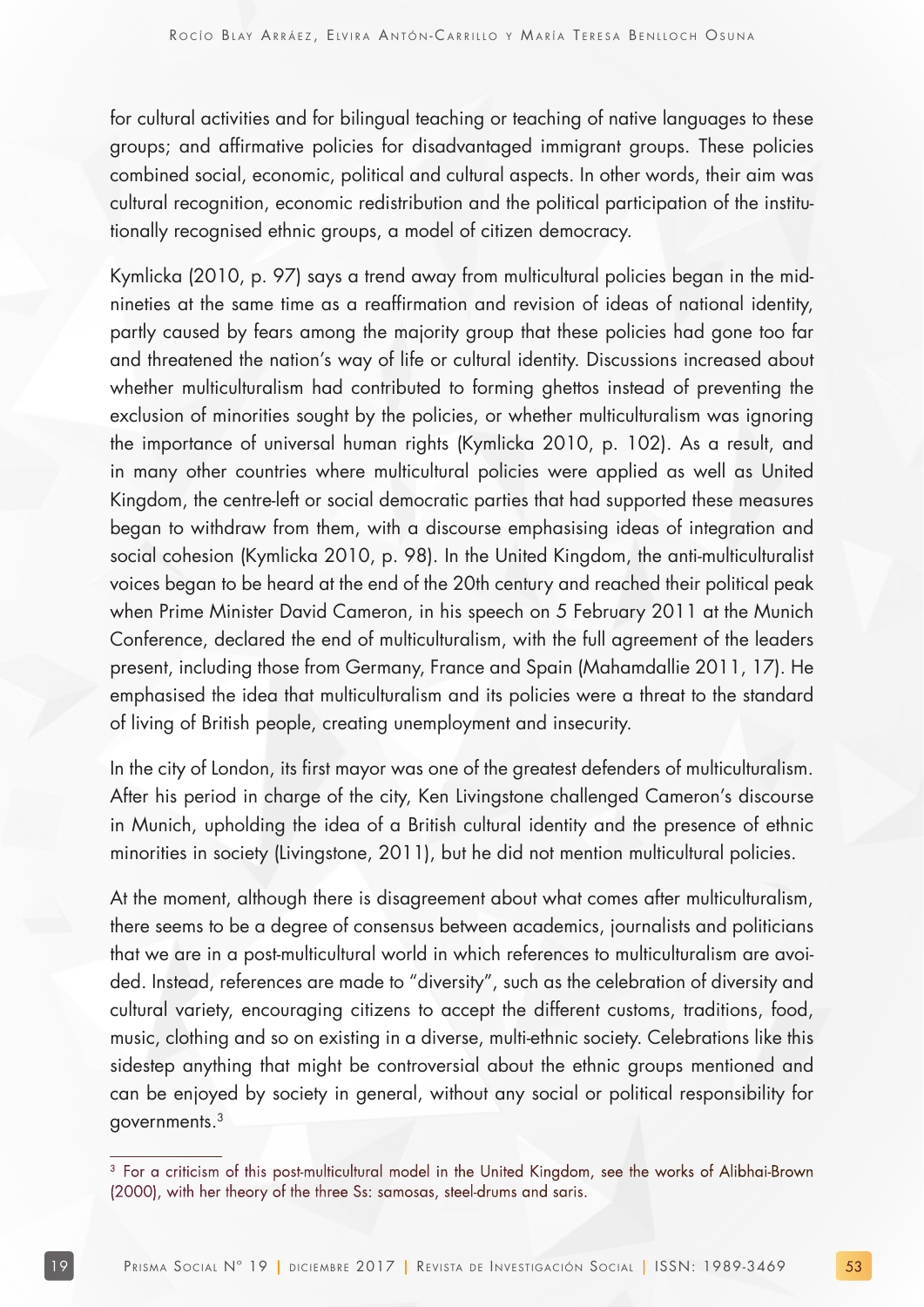This study aims to bring together all these perspectives to look at the situation of the Ibero-American community in London as a social and cultural group and the way, in a multicultural context, the institutions go about interventions such as planning social mixes in housing and dealing with diversity in businesses and public spaces (Fincher; Iveson and Leitner, 2014, p. 1). This is undoubtedly a real challenge when it comes to integrating the cultures of the different ethnic minorities in a city with more than eight million inhabitants.

## **2. AIMS**

This research focuses on the recognition of the Ibero-American community in London, considered as a paradigm of multiculturalism, as a first step towards developing specific policies to support this minority.

To do this, the following objectives are established:

1. To analyse how important London considers multicultural values to be in its institutional discourse.

2. To find out about the official recognition of certain ethnic groups, with a particular focus on the Ibero-American community.

3. To explore whether this recognition takes the form of tangible achievements and support policies.

## **3. METHODOLOGY**

To achieve these aims, qualitative research was planned using different research techniques. Firstly, an analysis of the content of four documents selected for the information they provide (Wimmer and Dominick, 1996), in order to find out:

- How important London considers multicultural values to be.
- The recognition of ethnic minorities.

The selected documents are The London Plan<sup>4</sup> and the Manifesto for All Londoners by Sadiq Khan, covering four specific periods:

<sup>4</sup> The London Plan is the document containing the strategic plan for London, integrating the economic, environmental and transport plans and the social framework for the development of the city in the next 20-25 years. It is the document providing the vision for urban development in London. This is the guideline document which all the London boroughs must follow when developing their local planning documents. All available at https://www.london.gov.uk/what-we-do/planning/london-plan/past-versions-and-alterations-london-plan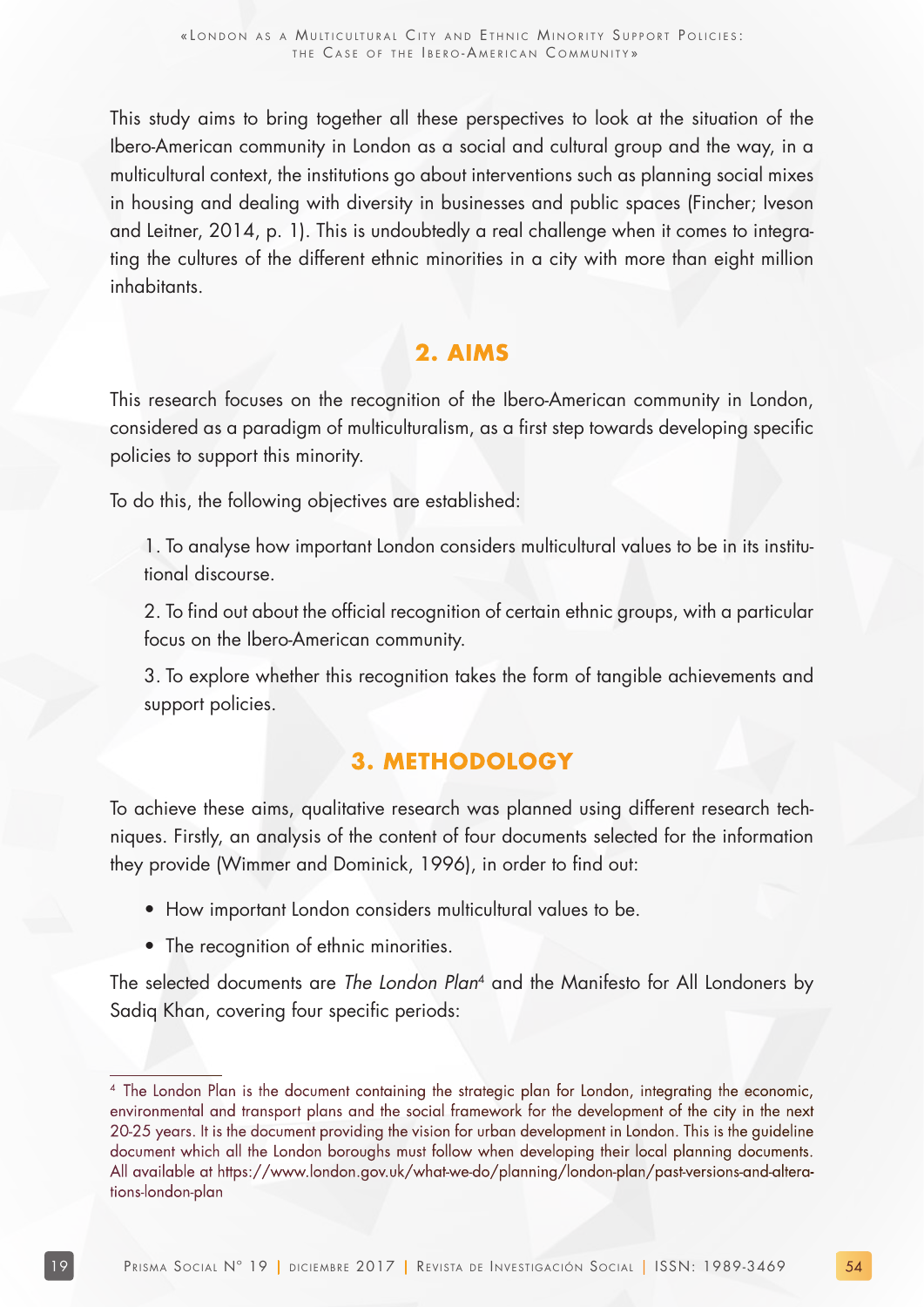2008 - The London Plan developed while Ken Livingstone<sup>5</sup> was mayor (updated in 2008 but originating in the 2004 document)

2011 - The London Plan developed while Boris Johnson<sup>6</sup> was mayor.

2016 - Sadiq Khan's manifesto developed when he stood in the mayoral elections in May 2016.

2017 - The London Plan developed once Mayor Sadiq Khan had been elected<sup>7</sup> (updated in 2017 but from the 2015-2016 document).

The criteria for selecting these documents are:

• The London Plan is the only institutional reference document that exhaustively includes all the details marking the actions of the Mayor's Office. They are public documents available to citizens publicising the city's strategy and tactics in areas such as the economy, housing, health, education and security.

• Each of the documents studied corresponds in time to one of the city's three mayors. However, as the latest mayor had only just been elected, it was considered advisable select his Sadiq Khan Manifesto, put together when he stood for election.

An analysis of these documents leads to the formulation of inferences about the underlying content (Colle, 2011, p. 5). To do this, the following have been established as units of analysis observed:

a.- The vision of the city of London.

b.- The appearance of terms linked to multiculturalism.

c.- The context in which the terms appear.

d.- References to specific ethnic minorities.

Once the result of the content analysis had been obtained it was compared with indepth interviews with representatives of the Ibero-American community in London. The interviews were carried out during August 2016 and September 2017. To do this, a structured script was followed, with specific guidelines for formulating questions (Vilches, 2011, p. 216) based on the three objectives established for this research. Open questions were asked because this is the recommended approach (Vilches, 2011, p. 219) when investigating the reasons, motives or causes leading people to maintain certain

<sup>&</sup>lt;sup>5</sup> Mayor of London from 2000 to May 2008, first as an independent and then representing the Labour Party.

<sup>&</sup>lt;sup>6</sup> Mayor of London from May 2008 to May 2016, representing the Conservative Party.

<sup>&</sup>lt;sup>7</sup> Current Mayor of London from May 2016, representing the Labour Party.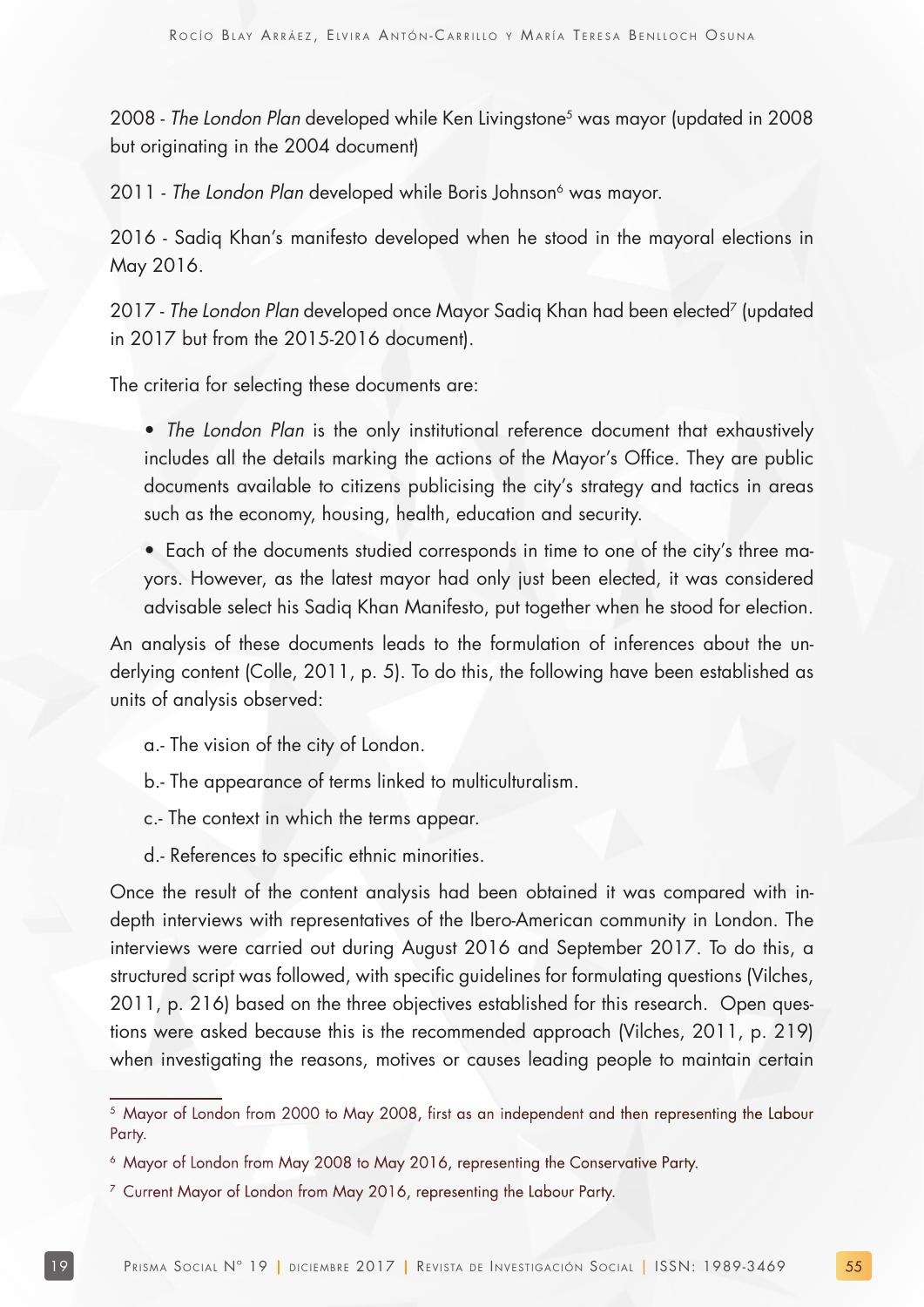positions. A sample was selected for convenience and the interviews were carried out with a group of informed subjects with knowledge of the subject of the research (Gaitán and Piñuel, 1998 p. 90), as all of them are representatives of the Ibero-American and/ or Latin American community in London.

The in-depth interviews were carried out with:

- Isaac Bigio, as a representative of AIU (Alianza Iberoamericana de UK) and founder of MINKA News (a digital newsletter for the Ibero-American community in London), in person on 23 August.
- Lucila Granada, as representative of LAWRS (Human Rights for Latinoamerican Women in London), set up on 5 August by telephone, who provided her doctoral thesis on the Latin American population in London.
- Paco de la Coba, CEO of the El Ibérico newspaper, written in Spanish for the Spanish-speaking community in the United Kingdom. It was founded after he saw the large number of Spanish and Latin American people living in the British capital. Interview carried out on 12 September by e-mail.

An analysis of the interviews was planned using a horizontal approach, considering all the interviews at the same time as a single corpus that can be analysed without distinction. The interest in this approach lies in the set of answers to each of the questions (Gaitán and Piñuel, 1998, p. 109), although in setting out the results we will present some verbatim extracts to illustrate important ideas.

These research techniques are intended to ensure the conclusions are valid and reliable, based on triangulation of methods, using different methods and diverse sources to study the same problem (Álvarez-Gayou Jurgenson, 2003, pp. 32-33). Finally, a discussion is opened up in the conclusions section, comparing the results of the analysis of the institutional discourse with the current context and the opinions of experts who will help to undertake a critical reflection with practical implications for the group under study.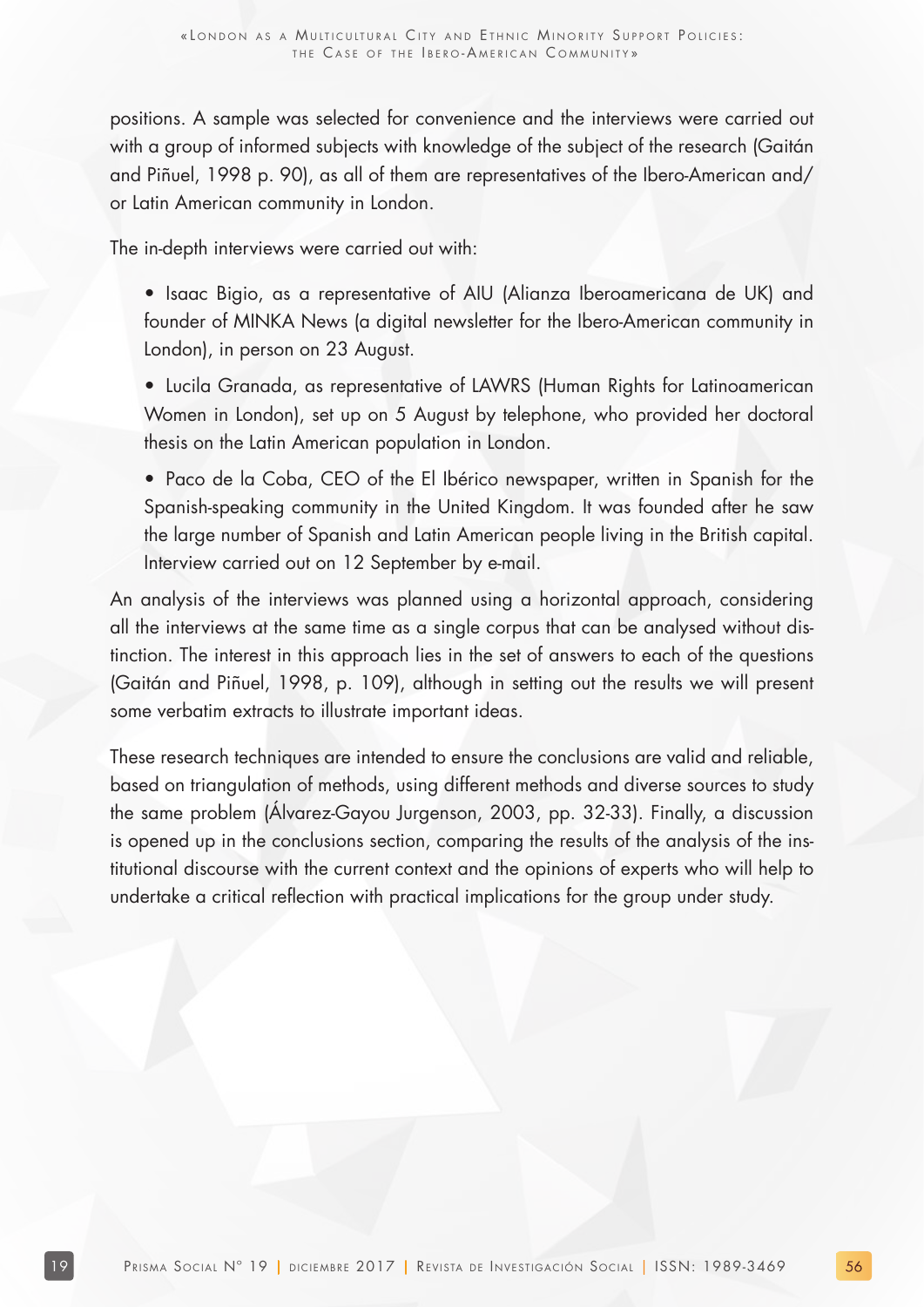## **4. RESULTS**

#### **4.1. Multiculturalism in the institutional discourse of London**

#### **4.1.1. The vision of the city of London**

#### **The London Plan 2008, when Ken Livingstone was Mayor**

In his vision, the then-Mayor of London specifically mentions the tremendous growth of the city and the challenge this represents. His vision says this makes the city of London unique. The attraction of the new era of globalisation represents a focus of attraction for people everywhere.

He also shows his concern for the exponential growth forecast for the next 15 years and the challenge involved in maintaining quality of life while preserving the character of London. Along these lines, he particularly stresses climate change and the importance of preserving the city's environment.

But, to conclude his description of his vision of London, he highlights as basic points his commitment to the social inclusion of all Londoners, to offer them a future. His commitment to equality of opportunity and non-discrimination are also clear among his concerns. In his definition of the vision of London, there is no explicit reference to the multicultural nature of the city. However, there are many references to ethnic minorities and also a great concern for the consequences of the strong growth in the city's population.

But, although he was one of the most committed mayors of London in terms of multiculturalism and diversity, as can be seen in his revised statements in the introduction, he was already showing concern about how to deal with the situation characterising the city, and this conditioned his policies:

"Multiculturalism is therefore in the first place not a policy response but a simple description of the character of our society and the understanding we all need to have of how it is going to develop in the future, due to the nature of the world we live in. The issue is how we live with the consequences of that, what are the challenges and what are the advantages, and how do we deal with them" (Livingstone, K. 2011, p. 29)

More than 15 years ago, political decisions were increasingly being taken to develop multiculturalism in London, as stressed in Livingstone's introduction, but the shadow of pessimism hanging over them cannot be ignored. The approach reveals the dissonance between working to create an inclusive, fair society – a clear feature of multiculturalism – while at the same time not wanting to threaten the identity of the city.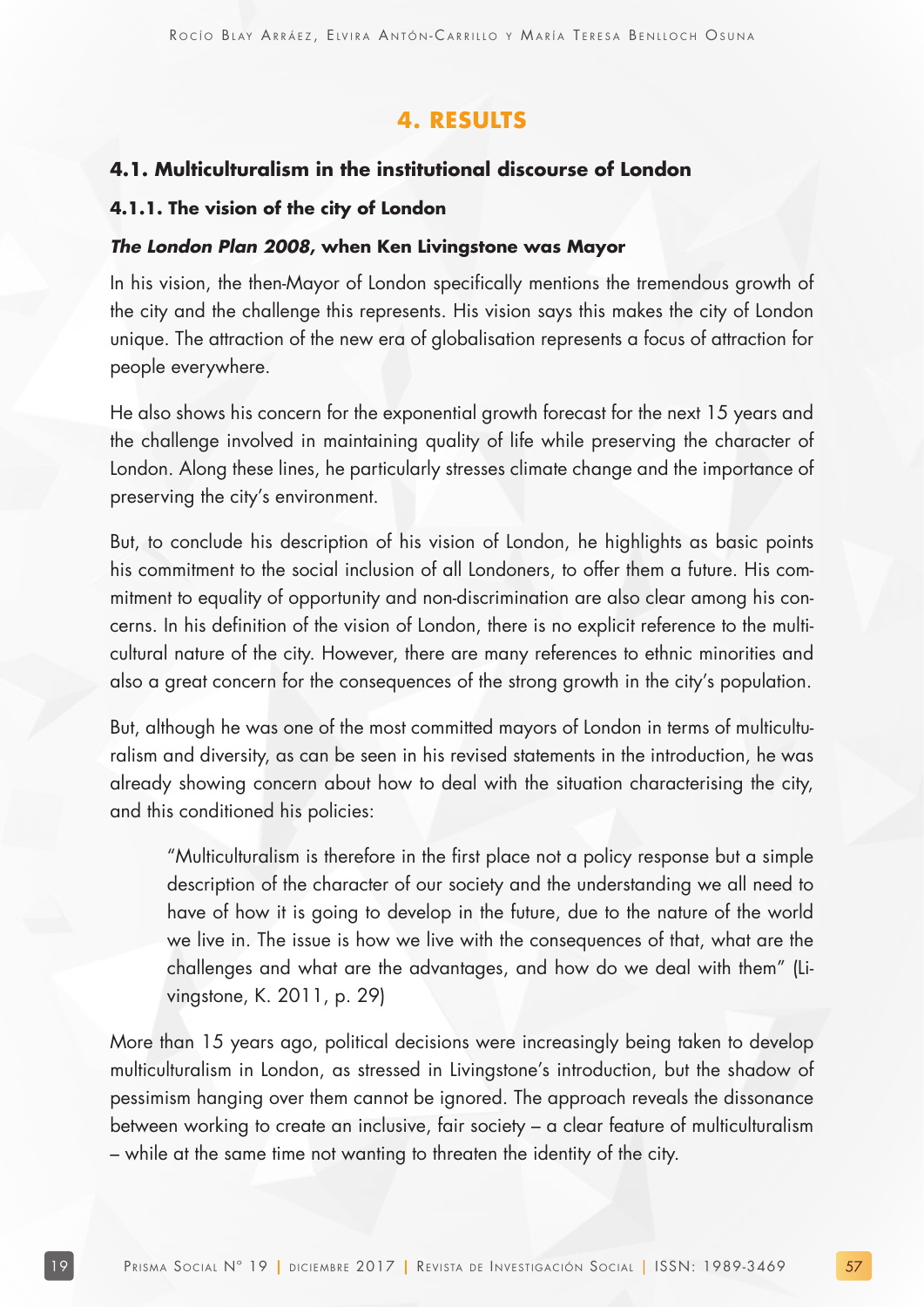#### **The London Plan 2011, while Boris Johnson was mayor**

His discourse is all about leadership, stating from the very beginning that London is the best city in the world to live in. The main focuses of his vision are the economy, business and innovation and the aspiration is to make London one of the most important financial centres in the world. Globalisation, prosperity and quality of life are among his concerns.

The London Plan also mentions the need to deal with discrimination, ensuring equal opportunities for all citizens. He highlights the need to pay attention to quality and quantity and to protect the character of London. He says the two aims might appear contradictory but they are both important and he is also aware that public funds are going to be limited. According to Boris Johnson, the plan focuses more on key strategic aspects than on local micro-aspects, which will later be developed by the boroughs. Climate change and energy efficiency are also important.

It must be borne in mind that, in his attempts to protect the character of the United Kingdom, Boris Johnson has been one of the leading Conservative Party figures in favour of Brexit. His actions have led to a change of tendency:

"In today's political climate one is much more likely to hear about the moral bankruptcy of multicultural theory or the abject failure of multicultural policies, and the sense of quiet confidence that had begun to take hold in the ranks of the multiculturalism is gradually giving way to a sense of unease as a chorus of voices […] have begun calling for an end to the so-called multicultural experiment" (Murphy, M. 2012, p. 1).

In fact, Murphy states at the beginning of his book that:

"Had this book been written some ten years ago it would undoubtedly have begun by extolling the remarkable rise of multiculturalism as a political philosophy, and the growing popularity of multicultural policies in the governing practices of democratic countries around the globe"

It must not be forgotten that London (Massey, 2008, p. 118) is also a neoliberal capitalist city and, as such, it is in a powerful, key position in the organisation and spread of globalisation. During this time these factors have been crucial in crystallising a change in the multicultural trend.

#### **Manifesto for All Londoners 2016 created by Sadiq Khan to stand for election as Mayor of London**

The strategic plan for London in 2017 has no introductory section or declaration of intent by Sadiq Khan. Although the plan was amended during his year as mayor, an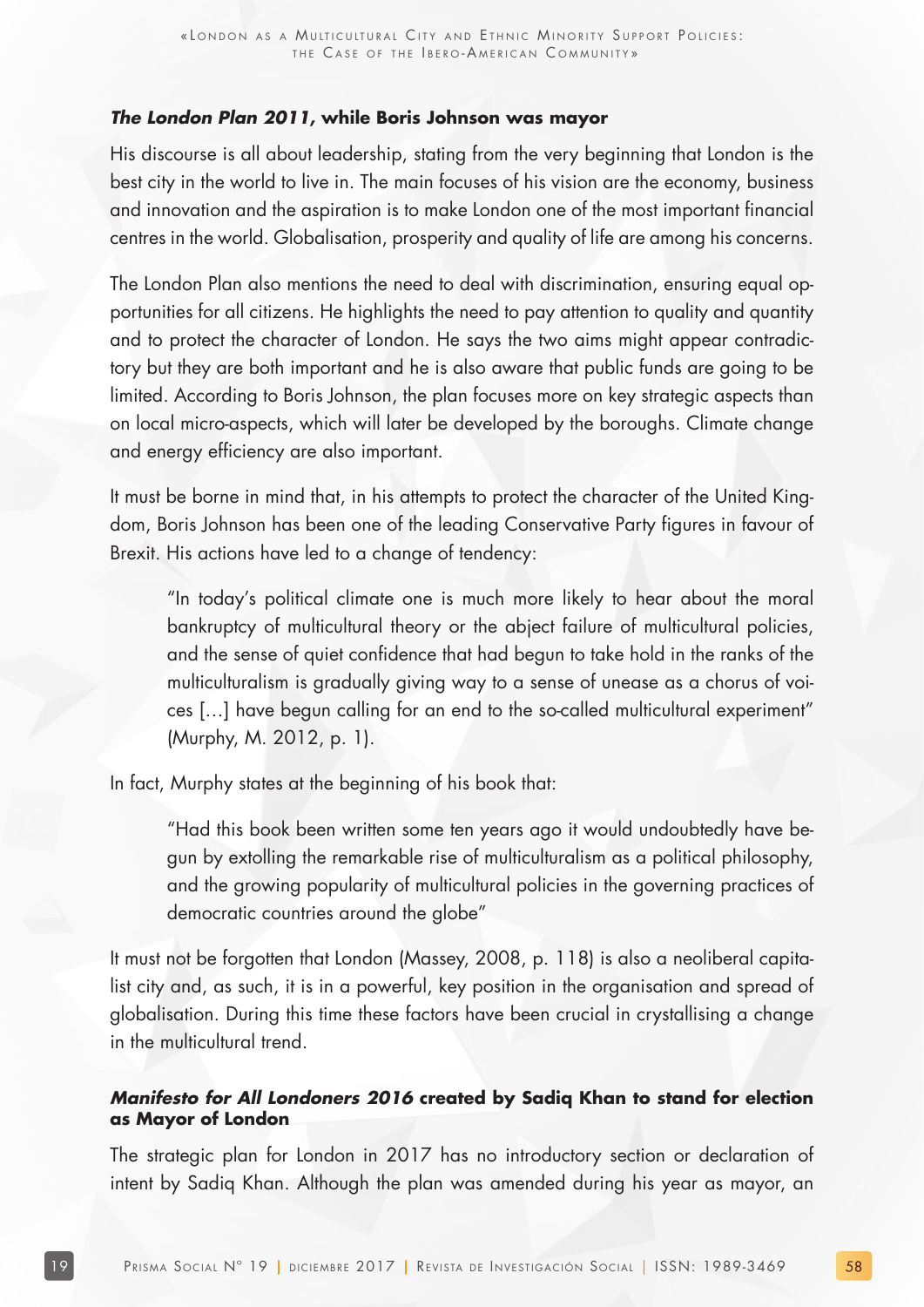introduction with his vision was not included as had been the case in previous plans. For this reason, Sadiq Khan's manifesto, presented when he stood in the mayoral elections in May 2016, has been chosen for the analysis sample, as it is a declaration of intent and a personal vision of the city of London.

In the preamble to the document, he talks about how, for him, London was a city of opportunity (in his academic education, in getting a job and his own home) and the fact that things were no longer so easy for citizens. Although it is a leading commercial, creative and cultural city, all citizens are not sharing in its prosperity. The main challenges focus on the accessibility of housing, the environment, security, attracting businesses and gender equality.

All this is supposed to take place in a fairer, more tolerant, open city, accessible to all, where people can live and prosper free of prejudice. Khan also makes a clear defence of remaining in Europe. It must be borne in mind that the mayoral elections were held a month before the referendum in the United Kingdom to decide whether to remain in Europe or to leave.

There is no clear reference to multiculturalism in Khan's manifesto, but he is open to everything, without going into greater detail. It must be borne in mind that he is the first Muslim Mayor of London, which in itself represents an example of integration and the success of previous multicultural policies.

#### **The London Plan 2017, once Sadiq Khan had been elected Mayor**

As indicated above, this plan contains no introduction written by the Mayor. Despite this, it clearly describes the vision of the London he wants to achieve, so the sections where his vision is plainly set out will be taken as references.

From the beginning, the strategic plan for London supports its positioning as a leading world city already set out in the 2011 document. It accepts the challenges arising from its position as a big city, such as quality of life, the environment and opportunities. But it also introduces a clear nuance alluding directly to the diversity characterising the city and its people, accepting change but also concerning itself with heritage and identity.

Like Ken Livingstone's plan before it, the document shows concern for the consequences of strong growth in the city, largely concerning inequalities and providing a good quality of life for all citizens. In this context, the theme of untrammelled growth and the consequence of low-quality housing are made key elements for improvement in the London Plan.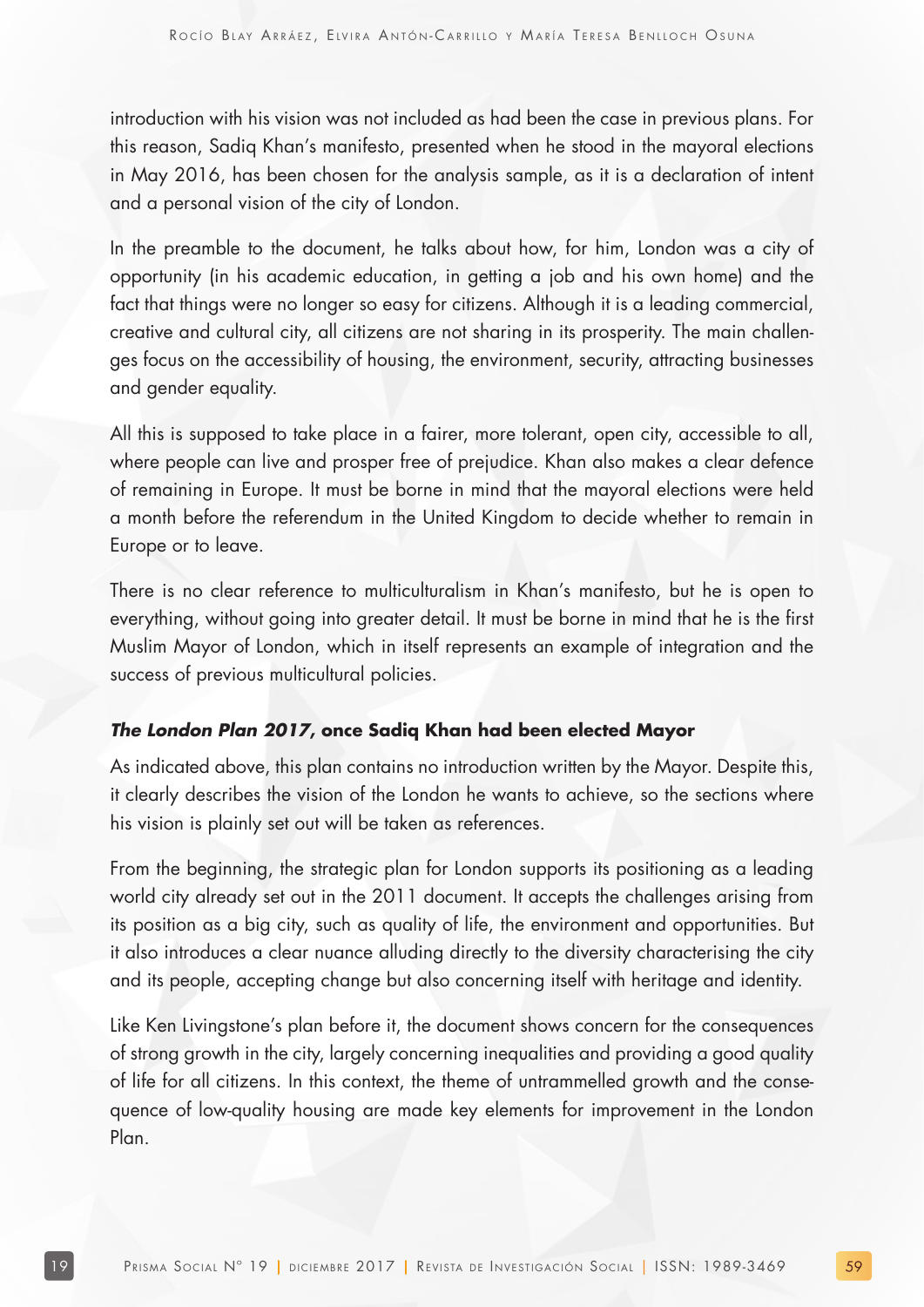The plan makes a clear defence of membership of the European Union, despite Brexit, which coincided with Khan's election as Mayor. And it positions London in a leading role in Europe, although this largely depends on decisions made by the UK's central government.

References to diversity and access for all, regardless of their origin, history, age or status, feature constantly in the vision put forward. There is an indirect allusion to multiculturalism and the fact that the city has always had to look beyond its own borders. It mentions the need to preserve regional identity and, at the same time, cultural diversity, in a context of globalisation. And there is a direct call to remain united rather than divided and to work to live together in harmony.

#### **4.1.2. The appearance of terms linked to multiculturalism.**

An analysis of the documents selected in the sample detects that, as well as the use of multicultural, which is defined in the introduction, there are other terms with similar meanings that appear more often.

These are: diversity<sup>8</sup>, racial/race and ethnic<sup>9</sup>.

A count was made of the number of times each of them appears and the result is shown on this graph.

<sup>&</sup>lt;sup>8</sup> In defining "diversity", the definition included in the London Plan is taken as a reference.

I t refers to the differences in the values, attitudes, cultural perspective, beliefs, ethnic background, sexuality, skills, knowledge and life experiences of each individual in any group of people. The term refers to differences between people and is used to highlight individual need. The London Plan 2017, p. 410.

<sup>9</sup> After the Second World War, UNESCO studies dismantled the scientific idea of race. In the UK, particularly since the eighties, race has largely been replaced by the terms "ethnic" or "ethnic group", referring to shared cultural traits. This led to the term "race" falling almost entirely out of use, and it now appears very rarely. These terms include the same population and both race and ethnic group are terms defining socially shared concepts.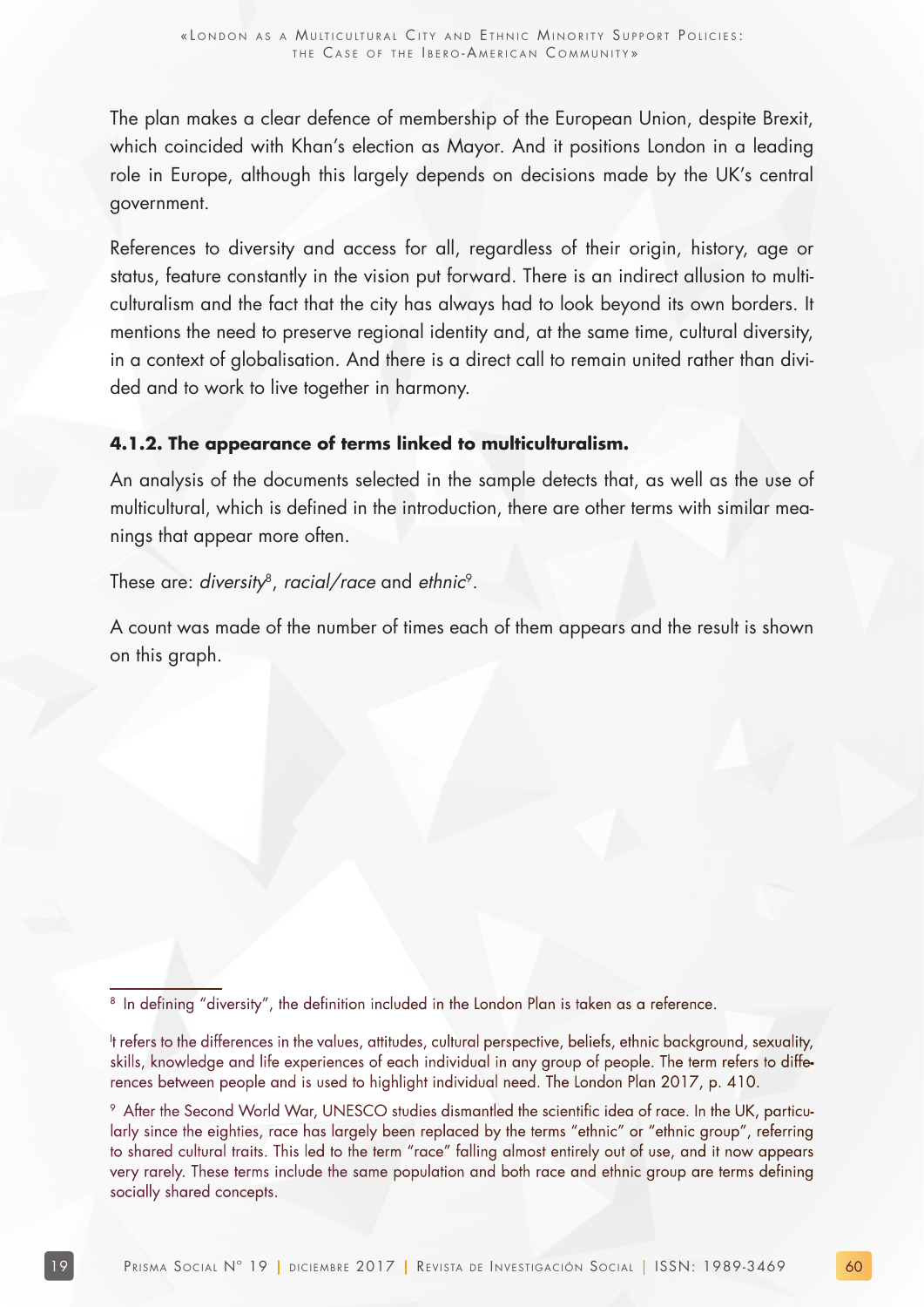

**Fig. 1 - NUMBER OF TIMES THE TERMS APPEAR IN EACH OF THE DOCUMENTS STUDIED**

**Source: Self-created from the data drawn from the documents analysed**

The first conclusion in the interpretation of this data is that, although the documentary review in the introduction shows that Ken Livingstone as Mayor, and other academics and researchers, speak openly of London as a multicultural city, this term is not often used in the strategic plans. In The London Plan 2008, it appears only twice and in the subsequent plans it is mentioned only once in documents containing around 400 pages. It does not appear at all in Sadiq Khan's manifesto. This shows that the commitment to multiculturalism has practically disappeared from the institutional discourse, replaced by the use of terminology showing a lower degree of commitment. This confirms the trend away from multicultural policies coinciding with the reaffirmation and revision of the idea of national identity, as can be seen in The London Plan in 2011, which sets out the need to protect the character of London.

However, there is a clear reference to the word "ethnic" and to the city's ethnic minorities, particularly in The London Plan 2008 under the first Mayor of London, which mentions it 49 times, although use falls substantially in the other two plans. It should be highlighted that, while the use of "ethnic" has fallen since 2008, the use of "diversity" has grown, reaching its highpoint in the 2017 plan, with Sadiq Khan as Mayor. This reference to "diversity" as a celebration of cultural variety, accepting the variety of customs, traditions, food, music, clothes, and so on, is a move away from the social or political responsibility of governments.

The term "race" is used only in the first plan, where it appears as many as 11 times, disappearing completely in the other two plans in 2011 and 2017. Although Sadiq Khan does mention it three times in his Manifesto for All Londoners, it does not appear in the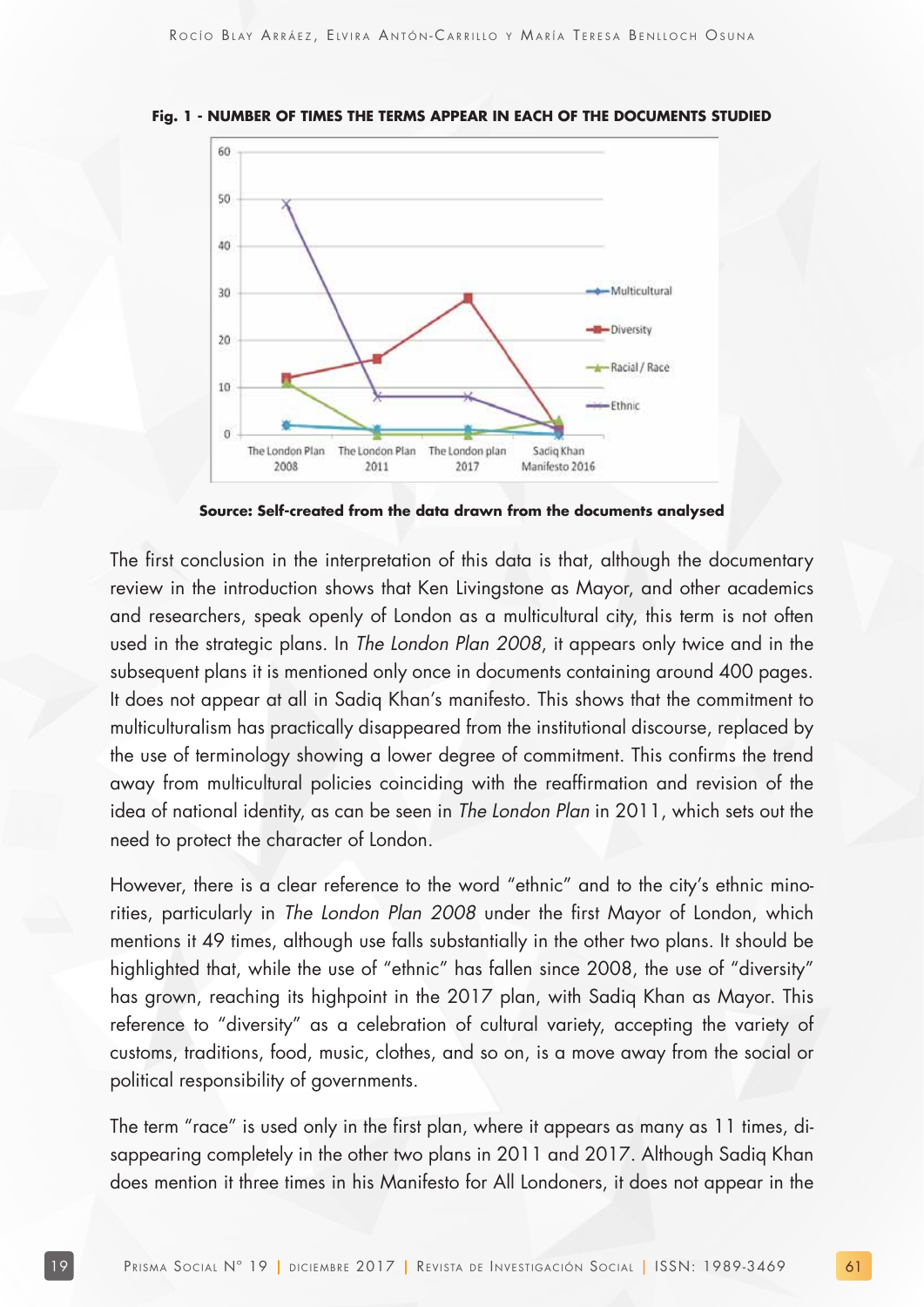institutional discourse in the strategic plan for the city. The allusions to the different races are replaced by references to ethnic minorities, as it is considered that differences are ethnic rather than racial.

The use of each of the terms analysed has been counted because the commitment of each of the strategic plans to ethnic minorities can best be seen cumulatively.





**Self-created from the data drawn from the documents analysed.**

The results show that the fall in usage has been considerable, although there seems to have been something of a recovery in the latest document, The London Plan 2017. This is only a slight change, however, and does not yet mark a clear reversal of the trend. The Ken Livingstone era is undoubtedly the period when the context was most favourable to the recognition of ethnic minorities. Perhaps the consequences of the exponential growth of the city, which were mentioned as a concern, are the reasons why it has been scaled back.

The important thing now is to be able to analyse the context in which the terms used in the analysis are used, so we can look at the issue we are studying in greater depth.

#### **4.1.3. The context in which the terms appear**

The clearest reference to multiculturalism can be found in The London Plan 2008 (The London Plan 2008, p. 27), stating that diversity in London is the result of one of the greatest historical, social, economic and cultural migratory forces ever encountered. It says London is the biggest multiracial city in the world, where more than 40% of the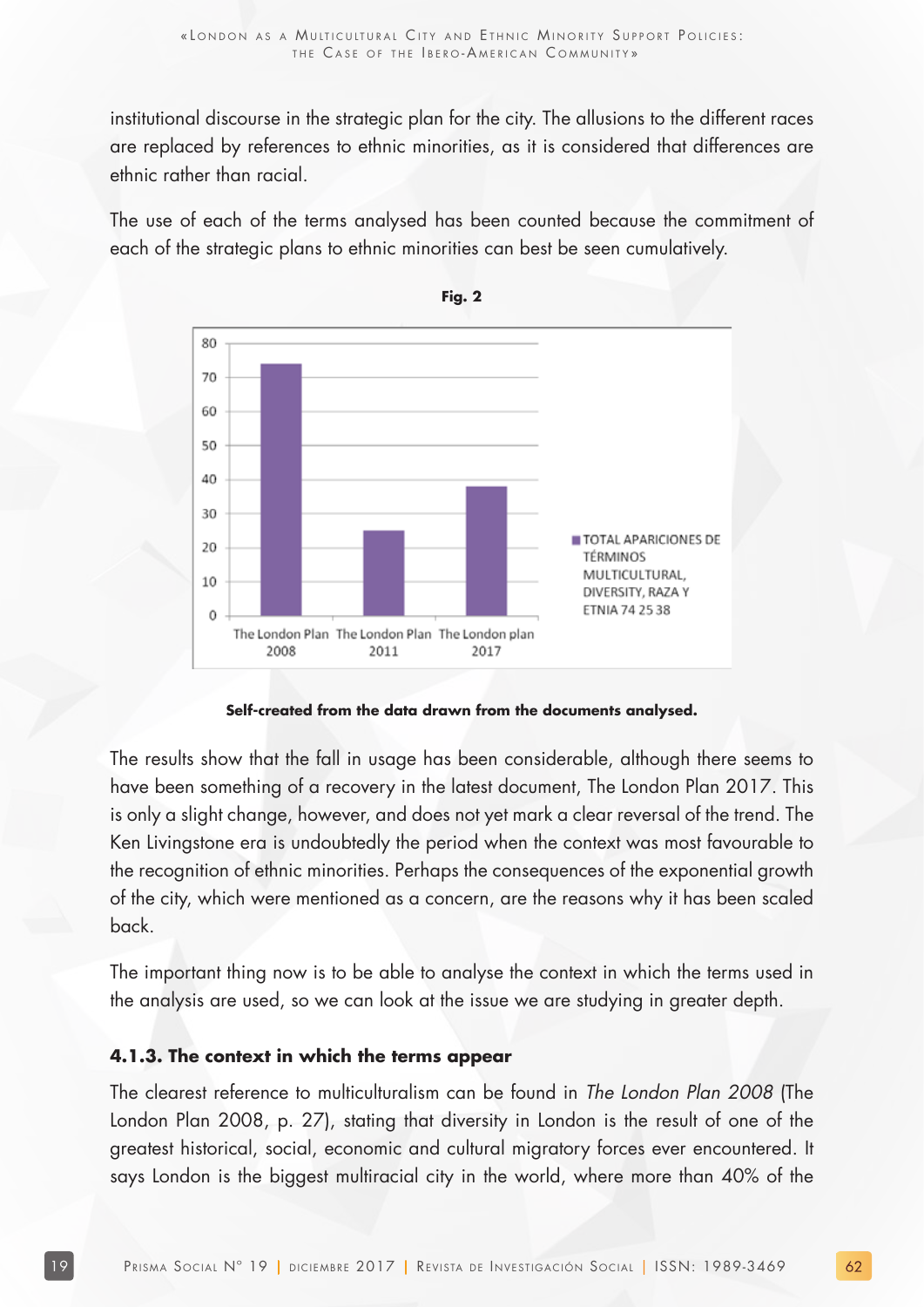population is black and belongs to ethnic minorities. And the projection for the next 20 years continues to show significant growth.

To preserve this value, the boroughs must ensure the protection and development of this historical asset in London, understanding its special nature and recognising multiculturalism as an important element of the city's heritage (The London Plan 2008, p. 255).

The references to multiculturalism in the next two London plans, from 2011 and 2017, are exactly the same. In fact, the second document has maintained the reference made in the first one. They stress London's cultural heritage and the fact that developing it could help promote social cohesion (The London Plan 2011, p. 221 and The London Plan 2017, p. 298). Unlike the first London plan analysed, there are suggestions of some difficulties in harmonising this historical multiculturalism and an effect on social cohesion, although they give no data on this issue. Both documents stress that the memory of this historical heritage needs to be used and they encourage the boroughs to make continual reference to it, with plaques, monuments, museums and photographs, so that history is not forgotten.

The three plans refer indirectly to the colonial past and the British protectorates around the world, as well as the fact that this has conditioned the current multiracial situation (The London Plan 2011, p. 221 and The London Plan 2017, p. 298). But preserving this wealth of diversity is not easy. The plans appeal to everyone to make an effort to continue to be competitive, increase productivity and make the most of opportunities for the growth of traditional and new industries. It should be possible for all Londoners to share in this regardless of their origin, race, religion or gender (Manifesto for All Londoners, 2016, p. 11).

The three documents sporadically mention the diversity of citizens but without going into depth or making any commitment. The latest plan highlights cultural heritage as a means of helping to preserve regional identity in the face of globalisation (The London Plan 2017, p. 40). This is where the institutional discourse diverges from the single, firm commitment to ethnic minorities, expanding it to include diversity in terms of religion, gender, sex, origin, and so on. The term multicultural, multiracial or multi-ethnic has been entirely replaced by "diversity". And there is a call to carry on holding festivals, celebrating the religious and racial diversity of London, in the same way as the Pride Festival, which continues to be a wonderful shop window run by the LGTB community (Manifesto for All Londoners, 2016, p. 79).

The most important concerns with respect to ethnic minorities are for the high unemployment rate and for possible manifestations of hatred that may occur. The plans highlight the work to be done to achieve respectful, peaceful coexistence (The London Plan 2017,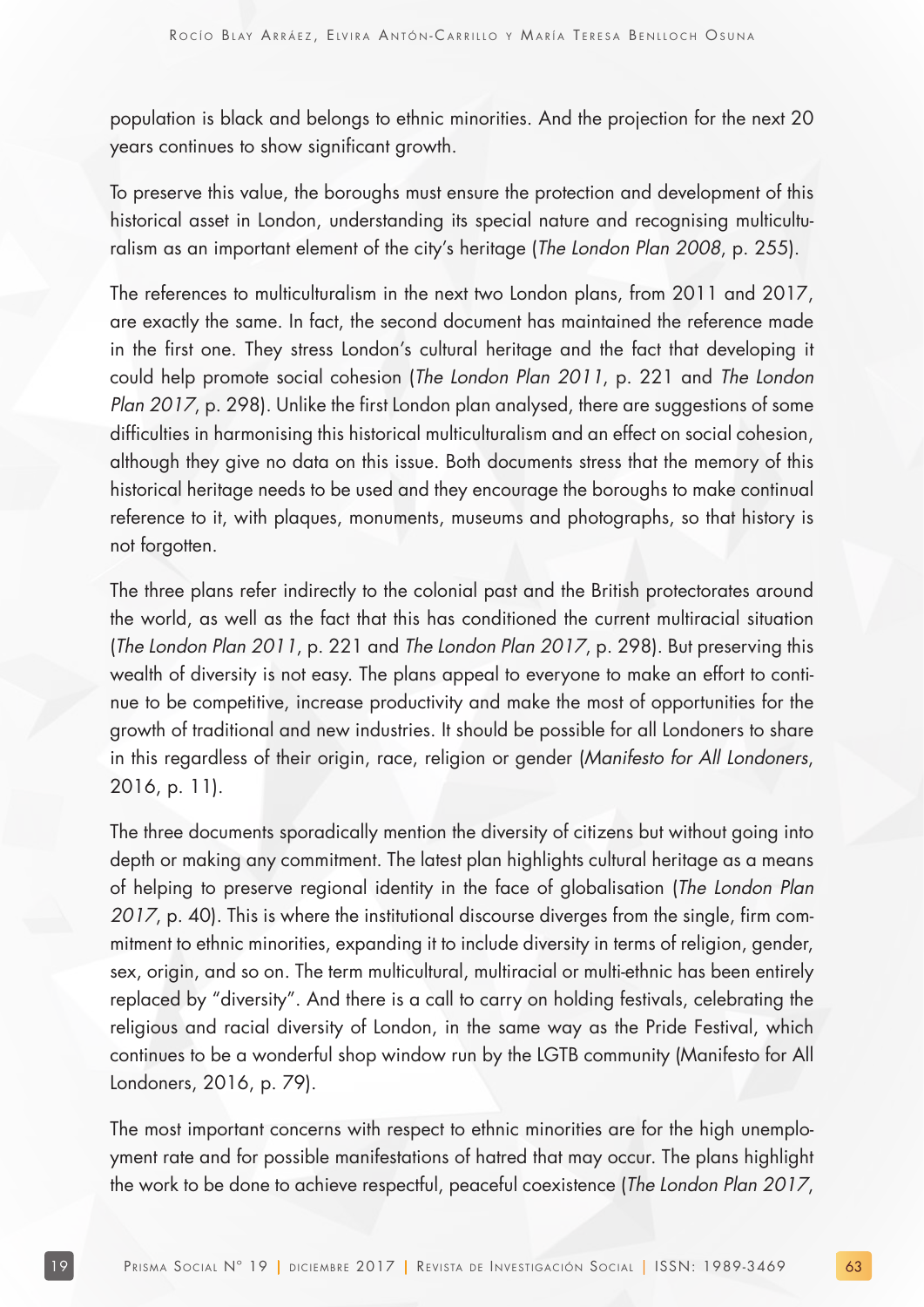p. 22 and Manifesto for All Londoners, 2016, p. 79) and put in writing some of the problems resulting from multicultural policies.

#### **4.1.4. References to specific ethnic minorities**

The first strategic plan mentions that more than 40% of Londoners are black and from ethnic minorities, including groups like the Irish and the Cypriot and Turkish communities (The London Plan 2008, 27).

The latest plan states that the population of London will continue to diversify and that, by 2036, the minority consisting of black and Asian people, along with other ethnic communities, have become a majority in 12 London boroughs. The concern is that poverty, joblessness and unfit housing are most common among these groups (The London Plan 2017, p. 22).

Continuous references to British colonial history and historical heritage and the contribution it has made to the city and its people can also be found in these three plans. In fact, it should be highlighted that the three strategic plans are available in different languages, such as Chinese, Indian, Vietnamese, Bengali, Greek, Urdu, Turkish, Arabic, Punjabi and Gujarati, but not including Spanish. This is despite the fact that the Ibero-American community makes up the largest linguistic ethnic minority in London.

It can also be stated that at no time in any of the three strategic plans, or in the manifesto are the Ibero-Americans, Latins or Spanish mentioned as ethnic minorities living in London. The invisibility of the Ibero-American community referred to in the report from Queen Mary University, which was mentioned in the introduction, still applies.

#### **4.2. Results of the analysis of the in-depth interviews**

#### **4.2.1.- Values identifying the city of London from the point of view of the Ibero-American community**

The answers to this first question are unanimous: London has always, according to one of the interviewees, or since the seventies according to others, been considered a multicultural and multi-ethnic city. This is interpreted by one of the interviewees as a city where everyone can find a place. As Paco de la Coba, CEO of El Ibérico puts it: "The identifying traits of London are those of a multicultural city where everyone can find a place. I believe, though, that in a city where half the population is not British, the values vary a great deal depending on nationality, ethnic group or religion. But it is true that this mixture of cultures helps to highlight values such as respect" (verbatim extract from interview, 20/09/2017).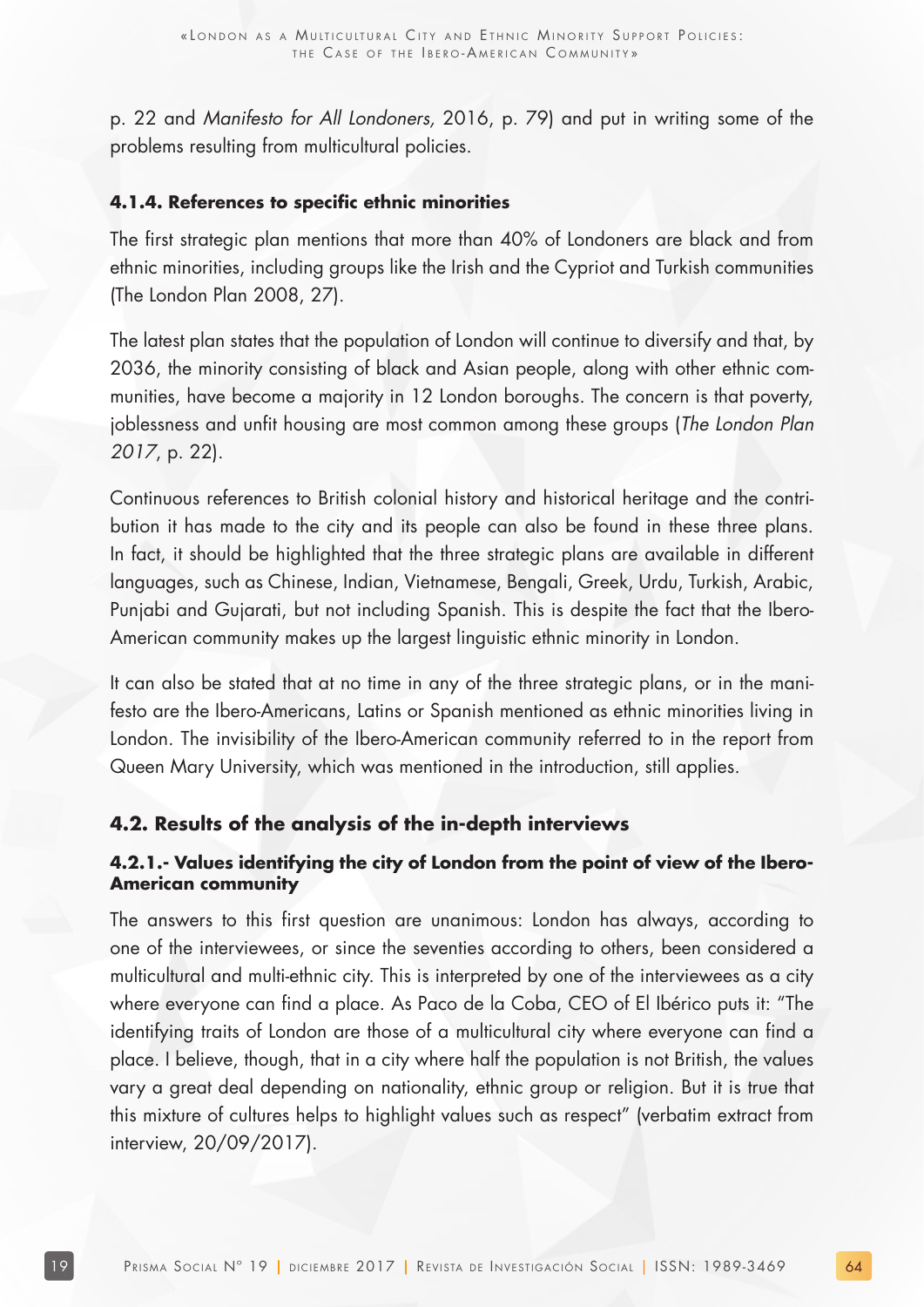But the debate must concern whether finding a place is the same as being recognised and considered by the institutions. It soon emerges from the interviews that this characteristic value of London is not the case for the Ibero-American community. In his interview, AIU representative Isaac Bigio says: "In a country that declares itself to be multicultural and diverse, the public institutions don't listen to you" (verbatim extract from interview, 24/08/2016).

In her doctoral thesis, Lucila Granada, representative of LAWRS, mentions one of the most important problems faced by Ibero-Americans trying to integrate in multicultural London – the language barrier:

As one of the new migratory communities in multi-ethnic London, Latin Americans began to settle in the United Kingdom in significant numbers over the past few decades. A large percentage of them experience language difficulties and many face social exclusion and disadvantages in the job market, getting poorly paid jobs in unregulated areas of work, which makes them a target for discriminatory practices and exploitation (Granada, 2013, p. 10).

Flows of migrants come to London attracted by the image of a diverse, multicultural city. However, the real situation is much tougher, as the interviewees also mention the fact that the city of London is also a paradigm for globalisation. In a neoliberal city, profits and big business are more important than multiculturalism, and, in this context, multinationals and large companies sometimes have much more power than ethnic minorities like the Ibero-Americans, whatever their demands. Isaac Bigio says: "Globalisation and economic considerations count more than multiculturalism. They are giving priority to globalisation and the big multinationals. Economic factors are more important than keeping a small market which is the emblem of the Latin community in London, like the Pueblito Paisa in Seven Sisters or in Elephant & Castle" (verbatim extract from interview, 24/08/2016).

Doctor Patria Román-Velázquez, of Loughborough University London, agrees. She is researching various areas and has written articles like "Claiming a place in the global city: urban regeneration and Latin American spaces in London", in which she makes a detailed analysis of the process referred to by the interviewee.

#### **4.2.2. Can we continue to speak of multiculturalism in London?**

The results of the interviews carried out with the representatives of the Ibero-American community take us away from the idealised view of a city where all races, ethnic groups and cultures fit in and they show up important problems that need to be considered.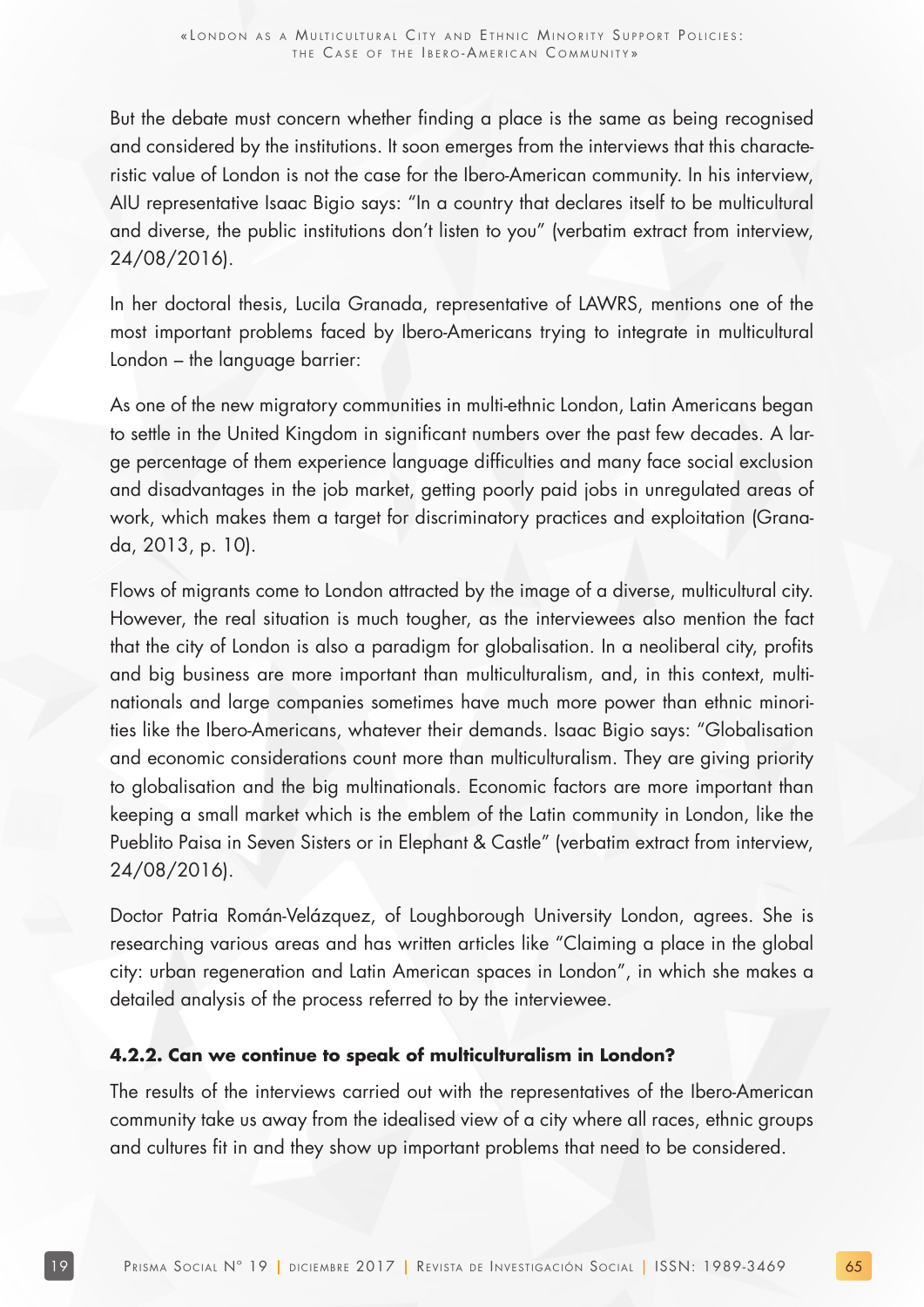The response to this is unanimous: multiculturalism has failed. But the interviewees explain that this is something that is happening generally in other European cities. Others say that, while it has not failed generally, at least not in London, it has failed in the community under study.

Multiculturalism means an implicit commitment by governments to these cultural or ethnic minorities which, in the case of Ibero-Americans, is not being shown. In fact, some of the areas where they live are undergoing a process of gentrification<sup>10</sup>: "The Spanishspeaking group is concentrated in the Seven Sisters district and, for them, the Pueblito Paisa is a centre and a symbol of their identity. Well, the new mayor's administration is going to demolish it, one of the icons for Latin people in London. Something the previous mayors didn't do is now going to happen. This area is highly symbolic, like a little United Nations, and now they're going to build a completely new district" (verbatim extract from interview, 24/08/2016).

Other interviewees refer to the difficulty involved for multiculturalism in coexistence and integration: "They give the nationality to people from cultures completely opposed to the Western or globalised culture... There are many cultures that haven't adapted and you just have to look at some ethnic groups that live here and do not have relations with members of other ethnic groups. It isn't always like that, fortunately, but it's happening with some" (verbatim extract from interview, 20/09/2017).

#### **4.2.3. Recognition of the Ibero-American community in London and its identifying traits.**

The process of recognition as a community has not yet been completed, although a great deal of effort has been made. Despite approaches to the public authorities, recognition has only been achieved in some London boroughs for the Latin Americans and Portuguese as ethnic minorities, but not Ibero-Americans as a whole. In most boroughs, on official forms the community is pigeon-holed as "others", a general term covering all groups not officially recognised in the city. This continually happens to Spanish people.

And although the interviewees highlight the work of certain organisations and people, such as Isaac Bigio, in the struggle to be recognised in London, they face various problems.

<sup>&</sup>lt;sup>10</sup> Gentrification is a phenomenon which is accentuated as cities grow. It cannot be defined unless we understand the trickle-down economics which is destroying the working classes, city by city and district by district. Displacement, expulsion and marginalisation resulting from changing planning classifications, which also changes the social and cultural fabric (Demetila, 2016, p. 5). The word gentrification refers to the process of developing a working class district, replacing the original population with people who have greater purchasing power.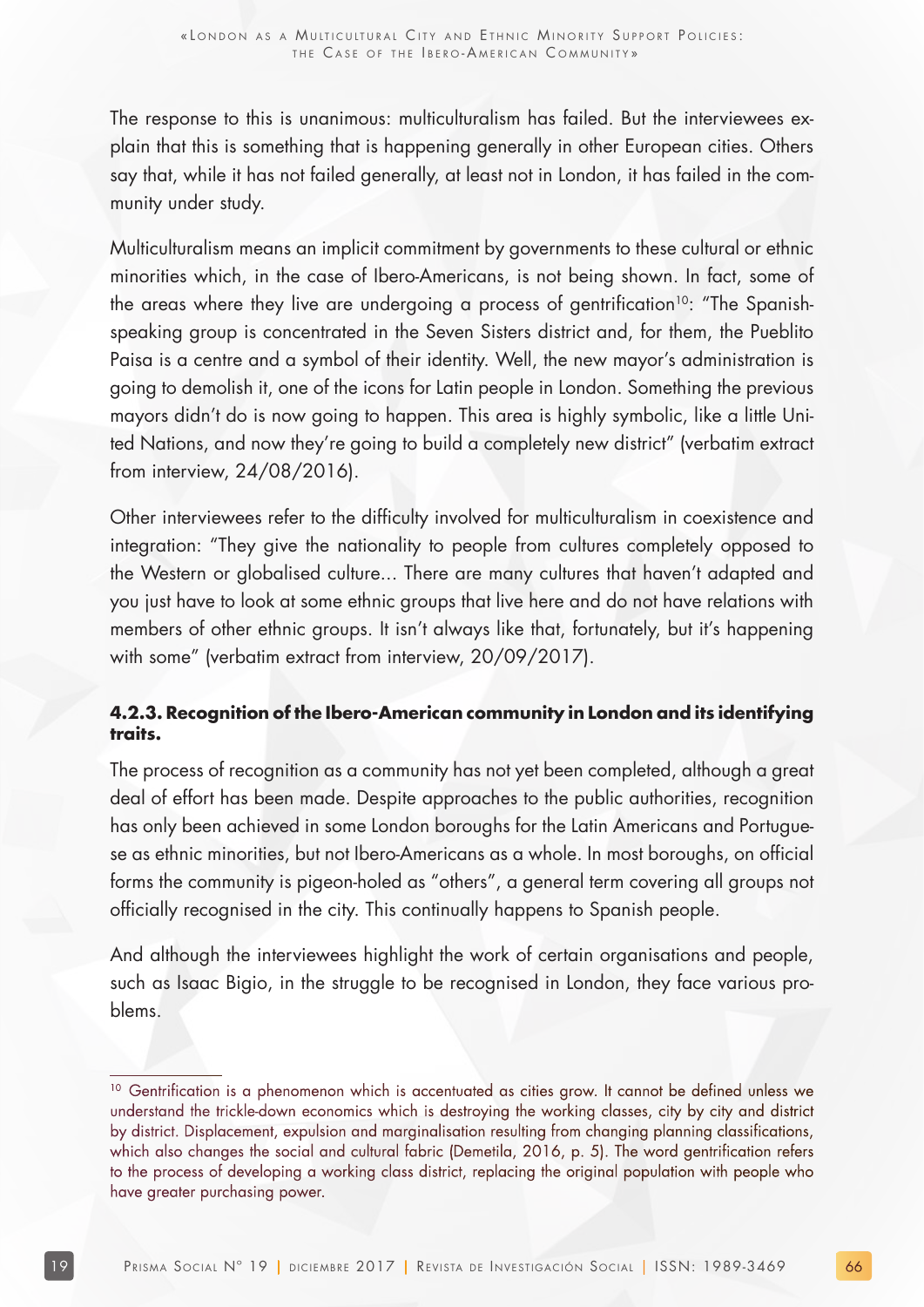- The lack of clear agreement, observed in the three interviews, on whether the Ibero-American community should fight for recognition or whether recognition should be attempted for the Latin Americans as different ethnic minorities.
- As there is no recognition by the institutions, there is no census of how many citizens make up these communities, which makes them invisible. As they do not officially exist, it is impossible to work for the group.

Two tendencies are identified in this study: on one hand AIU, takes the approach that the more united the minorities are, the more strength they will have, and the greater their influence with the public authorities. Isaac Bigio says: "The idea of being Latin American is not enough for the community. They need to get together with the Spanish and the Portuguese. Here in England we need to get together as an ethnic minority. It's a mistake to separate the Spanish and the Portuguese from the Latin Americans – they lose strength. It also makes historical sense, as we are united by a common language" (verbatim extract from interview, 24/08/2016). According to this interviewee, the idiosyncrasy of the United Kingdom in perceiving them all as a single community must be understood: "they lump us all together". This organisation supports the integration of the countries speaking Spanish or Portuguese in a single group.

However, the other interviewees are suspicious or apathetic about belonging to the Ibero-American community, saying that even some Latin American countries do not feel part of the Latin collective. This lack of unity and recognition is highlighted in Lucila Granada's doctoral thesis, which states in its conclusions:

This cyclical process also goes unnoticed because of a lack of statistical data about Latin Americans. To avoid this situation of disadvantage and lack of visibility, as has happened with other minorities in the past, a sector of this community began a campaign in favour of the official recognition of Latin Americans as one of London's ethnic minorities. The existence of two contrary campaigns has opened a debate in the community on the definition and the boundaries of Latin American identity. It is a clearly heterogeneous group with different levels of identification (Granada, 2013, p. 214).

The opinion of the editor of El Ibérico newspaper, on the other hand, is that, although the work of these organisations to obtain recognition is worth highlighting, too many communities have been mixed together, and the different minorities do not identify with one another. Although they have language in common, cultural differences and diverse customs are very important.

The analysis of these efforts in the context of London shows that attempts to organise a group based on ethnic identity are influenced by a number of convergent factors: the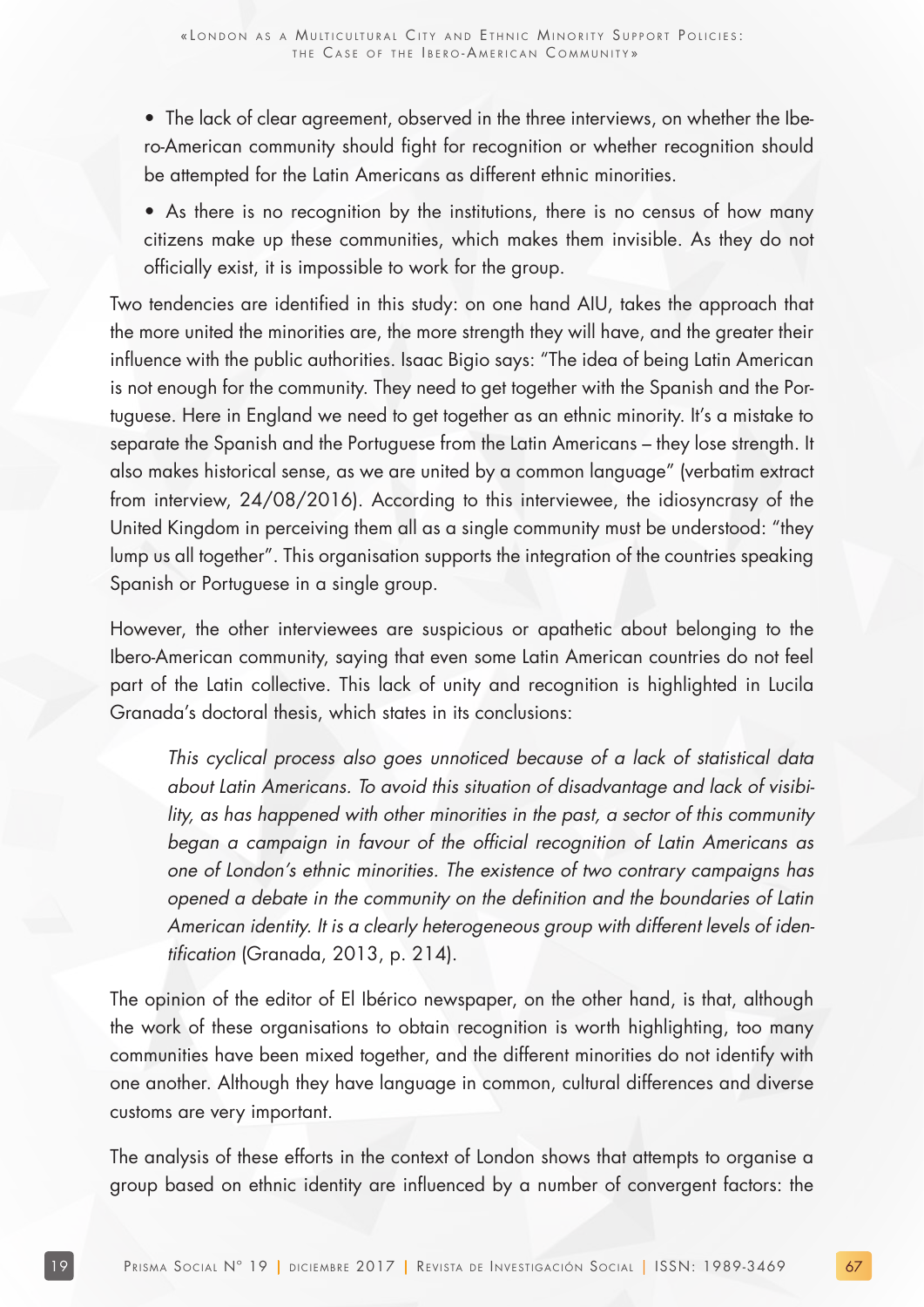socially constructed belief in a common heritage; the development and maintenance of community practices; and people's living conditions, which are determined by governmental actions. In this sense, carrying out a campaign for recognition represents, on one hand, an attempt to counteract the practices of exclusion from the system and from society, while at the same time showing adaptation to the way in which society is categorised in the United Kingdom (Granada, 2013, p. 215).

All the problems described lead to a lack of common identity, despite the effort these organisations are making to seek historical data and issues that unite and develop the contribution of the Ibero-American community in London. What they all agree on is that the clearest identifying feature is their mother tongue followed, with certain caveats, by culture.

Also important in this process is the fact that the administration does not have clear criteria that must be fulfilled by ethnic minorities in London in order to obtain recognition. This clearly makes the work being done less effective.

#### **4.2.4. Actions by institutions to support the Ibero-American community and challenges still to be overcome**

The London institutions take no specific actions to support the Ibero-American community of the kind they do take for recognised ethnic minorities that have been in London longer. The ethnic minorities that are recognised in London are also, in most cases, from countries that form part of the Commonwealth – former British colonies. This means they are citizens who arrived in the United Kingdom already speaking English. This, together with their recognition as ethnic minorities and the policies to support them, has made it easier for them to integrate. Of course, they still also face difficulties and inequalities, but it is true that their starting point is very different from the case we are studying.

Isaac Bigio says that some non-governmental organisations of Ibero-American or Latin American groups do receive money from the London institutions because they carry out activities with social ends, supporting disadvantaged groups.

The LARWS representative's thesis is, in fact, intended to contribute to knowledge of this large group of migrants in London. The Latin Americans are a little-known community despite their growing presence, and it is crucial to end their invisibility by fighting for recognition as an ethnic minority, so that they cease to be a mere statistic (Granada, 2013, p. 11). And he adds another fundamental element: "This study shows that the inclusion of a Latin American category is not just a search for equality and visibility but also a strategy for political participation" (Granada, 2013, p. 215).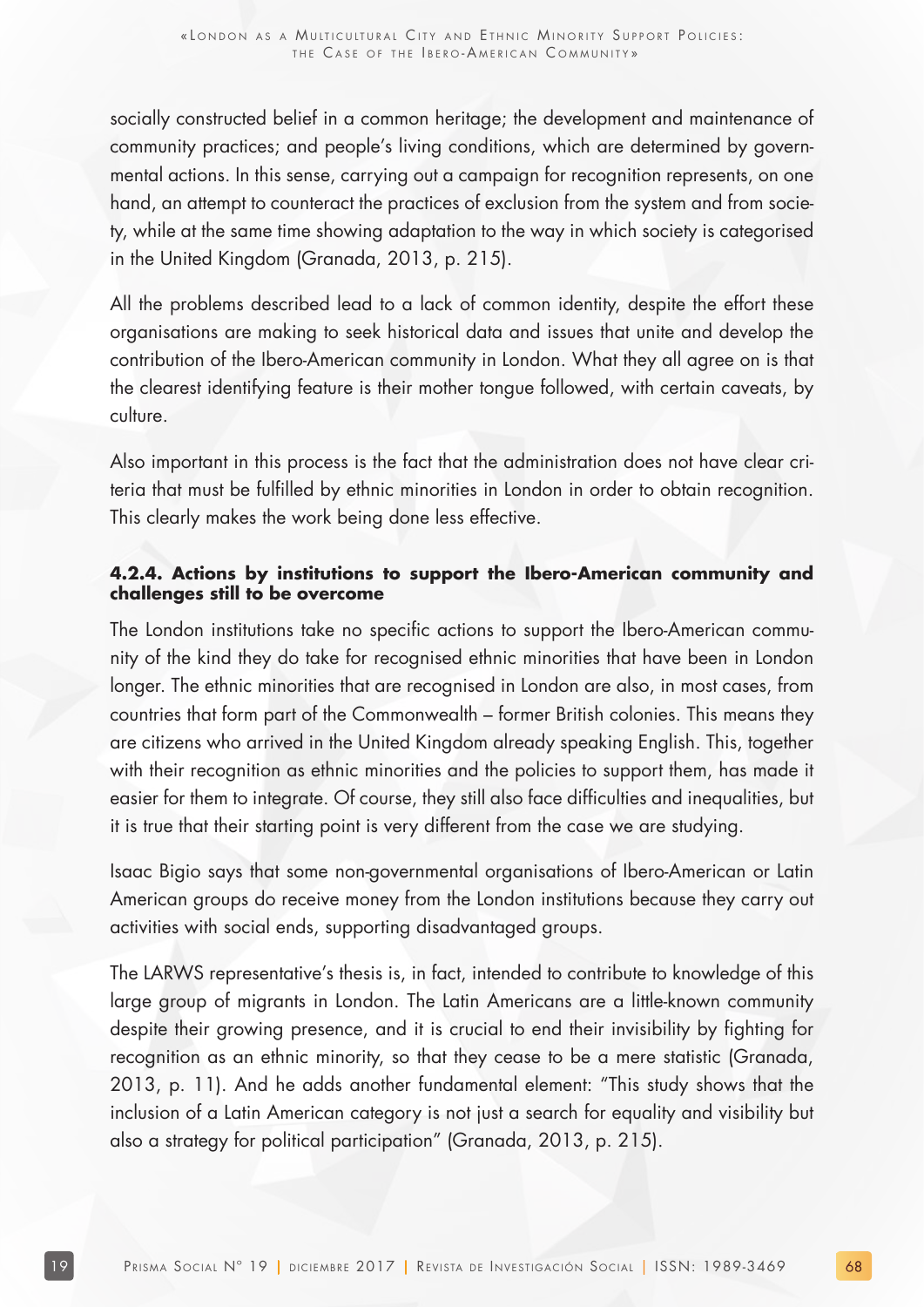Isaac Bigio states that ethnic minorities like Muslims, Afro-Caribbeans and Asians have spent longer living in the United Kingdom. This means there are politicians from these races, which gives these minorities political representatives who are concerned about them.

The editor of the newspaper El Íbero states that "the process is long and one of the achievements has been the holding of 'El Mes Amigo' (The Friendly Month), a month when there are various activities to introduce the people of London to Ibero-American culture" (verbatim extract from interview, 20/09/2017). It is an invented tradition seeking visibility and recognition for a community of citizens. Londoners like Ibero-American culture and the community does not feel rejected, so these activities serve to bring the two together. However, between there and institutional recognition there is still a long way to go" (verbatim extract from interview, 24/08/2016).

The interviewees believe that there is also another reason for political reticence over recognition of the Ibero-American minority. This is because it would become the largest linguistic minority in London overnight and would also be the first community of its kind to include people from European countries. In this sense, they stress that constant political work and pressure needs to be applied to show that this is a common culture. Sometimes this achieves results, as in the borough of Lambeth, one of the areas where the Latin population is concentrated and where the Latin Americans and Portuguese are recognised groups.

Isaac Bigio says it is fundamental to present a united front to politicians because, while there are still many organisations representing small groups lacking sufficient size or importance to negotiate, the whole organisation is weakened. This means there are nonnegotiable paradoxes: many Ibero-Americans could vote in the Scottish referendum but could not vote in the referendum on Brexit; or they can vote in local elections but not in national ones.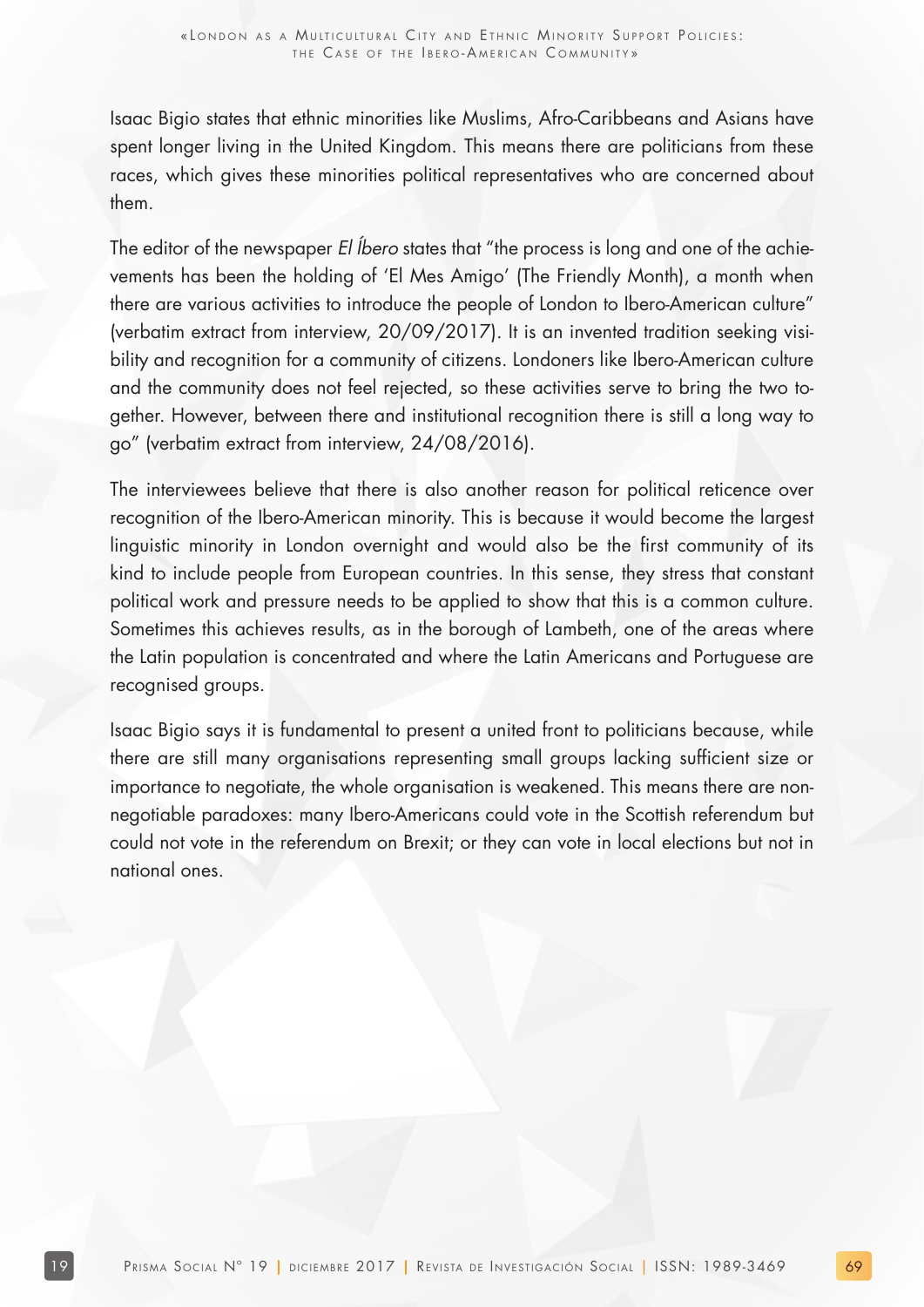## **5. CONCLUSIONS**

In general terms, the conclusions of this research attempt to present a critical and constructive reflection with practical implications for the group under study.

#### **The development of the city's values and its conditioning factors**

After the analysis carried out, we can state that the term multicultural or multi-ethnic has practically disappeared from the institutional discourse, and that the policies carried out involve recognition for London's diversity. Multiculturalism assumes greater commitment to ethnic minorities which the term diversity does not require. The interpretation of diversity is much broader and, therefore, more ambiguous. It not only alludes to cultural or ethnic minorities but also to any situation, gender, state or sexual option. This change is a move away from commitment of the early years analysed through the strategic plans for London. It can be stated that we are, in fact, in a post-multiculturalist phase that should be observed in order to find out about the consequences for the group under study beyond those already highlighted.

The current political situation is also having a great effect in that the majority of the population of the United Kingdom want to leave the European Union on 23 June 2016, despite the fact that the result of the referendum in London was 75.3% in favour of remaining in the EU. It is a scenario going against the city's values. To counteract this situation, following the referendum the Mayor of London, Sadiq Khan, immediately implemented a communication campaign entitled #londonisopen.

A year later, this campaign is managing to involve many groups in the city of London, allowing active participation and spontaneous co-creation to put across the idea that London will continue to be a city open to everyone. After the campaign for the Olympic Games in London in 2012, which clearly talked about the defence of the city's diversity and multiculturalism, a message so committed to those values was not needed until the #londonisopen campaign.

But despite the fact that these values are still contained in the institutional discourse, the process of globalisation and the power of the big multinational groups largely condition the political decisions affecting ethnic minorities which do not have this power of negotiation due to their lack of recognition and presence in decision-making centres. The political participation of ethnic minorities is therefore a fundamental pillar of any action to redress this situation, but without prior recognition there can be no active participation.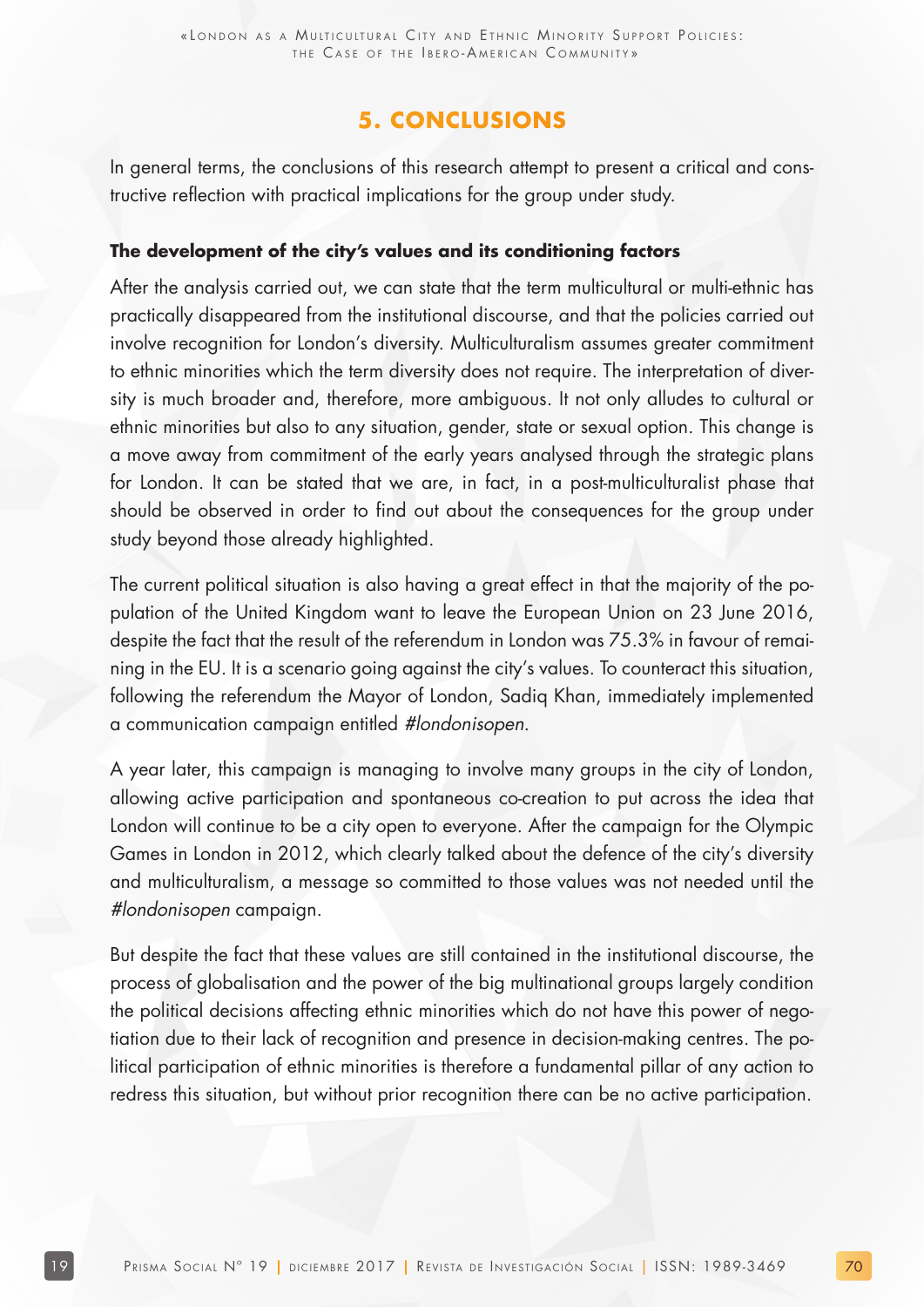#### **A problem of identity for the population of Ibero-American origin**

The lack of agreement or a clear identity for the Ibero-American ethnic minority weakens the whole group. The first step should be to identify and count all possible groups to be included. From there, identifying features should be sought to create a feeling of belonging strong enough to endure over time. Without a broad enough critical mass, it is difficult to be listened to by institutions in a city where so many communities have pressing needs for jobs and housing. And without this prior recognition it is impossible to develop policies to support these citizens.

#### **The language barrier**

Many recognised ethnic minorities have the advantage of being from Commonwealth countries where English is the official language, an advantage the majority of Ibero-Americans living in London do not have. Although many of them are well educated, some to university level, language problems force them to accept lower-status jobs offering less recognition, lower wages and fewer rights. This situation leads to a sense of inferiority and problems of depression and lack of self-esteem which often prevent them making a decent living, and this conditions their family happiness and isolation.

In future lines of research, it would be very interesting to find out the opinion of the city authorities and the London boroughs about these matters to continue with in-depth studies and comparisons of the results. It would also be useful to extend research on the same topic to other big cities identified as multicultural. In addition, it would be helpful to analyse the institutional publicity campaigns in the city of London that reflect the city's attempts to put across an identity as somewhere that "integrates ethnic minorities", considering advertising as a social mirror.

This research certainly opens up many lines for future work, but its contribution has been to provide evidence that London has entered a post-multicultural phase, as described by social researchers and demonstrated in the institutional documents. It is clear that what made the city attractive – the tendency to be open with other cultures – has also been attractive for other ethnic minorities who have spent longer in London. However, the Ibero-Americans have come too late to benefit from the multicultural policies that existed but are now being called into question for not having obtained the expected results. In addition, although the intention of some Ibero-American organisations is to create a cohesive group to gain strength and representativeness, the current lack of understanding is a long way from being able to produce an effective union against the administrations. This is fundamental, though, if they want to be recognised in the future.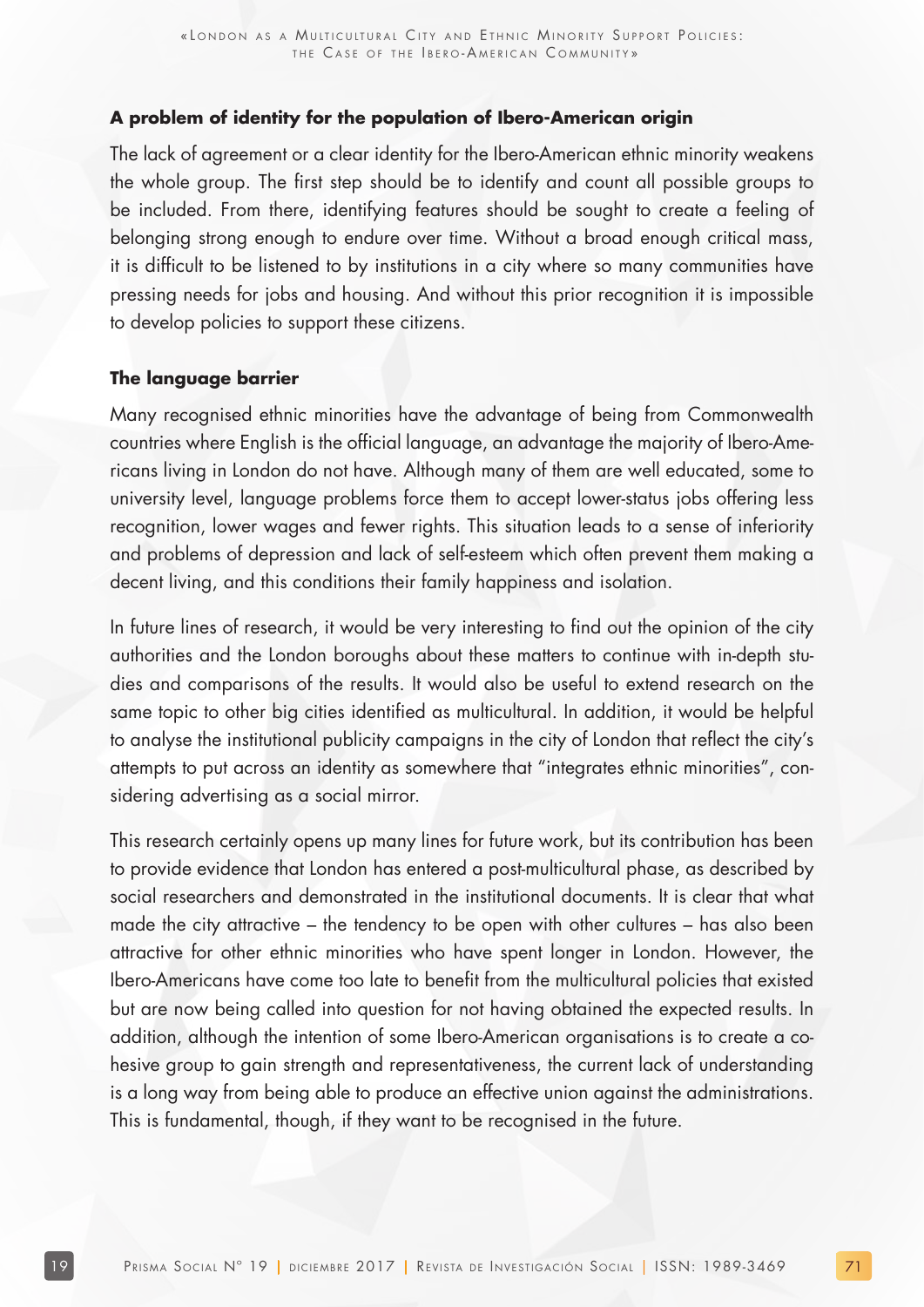## **6. BIBLIOGRAPHY**

Álvarez-Gayou Jurgenson, J. L. (2003). Cómo hacer una investigación cualitativa, fundamentos y metodología, Ecuador, México: Paidós.

Alibhai-Brown, Y. (2000). After Multiculturalism. London, United Kingdom: Foreign Policy Centre.

Castells, M. (2005). Globalización e Identidad. Cuadernos del Mediterráneo. Número 5, 11-20. Recuperado de http://www.iade.org.ar/uploads/c87bbfe538f7-d1bb.pdf

Colle, R. (2011). Análisis de contenido de las comunicaciones.1. Fundamentos. Colección Cuadernos Artesanos de Latina núm.11, Tenerife. España. Recuperado de http:// cuadernosartesanos.org/067/cuadernos/11\_Colle\_interior.pdf

- (2011). Análisis de contenido de las comunicaciones.2 Técnicas de análisis. Colección Cuadernos Artesanos de Latina núm.11, Tenerife. España Recuperado de http:// cuadernosartesanos.org/067/cuadernos/12\_Colle\_interior.pdf

- (2011). Análisis de contenido de las comunicaciones. 3. Ejemplos de aplicaciones. Sociedad Latina de Comunicación Social, Tenerife. Colección Cuadernos Artesanos de Latina núm.11, Tenerife. España Recuperado de http://cuadernosartesanos.org/067/ cuadernos/13\_Colle\_interior.pdf

De Arriba Coro, A. (27 de julio 2015): ¿De qué rincones de España vienen más paisanos al Reino Unido? El Ibérico.com Recuperado de http://www.eliberico.com/de-querincones-de-espana-vienen-mas-paisanos-al-reino-unido/

Demetila, S. (2016) «Arte, activismo y gentrificación» en La Tundra Edición Londres. Nº 20, junio, julio y agosto 2016 Recuperado de http://www.latundra.com/gentrificacion/

Fincher,R. Iveson,K. y Leitner,H. (2014). Planning in the multicultural city: celebrating diversity or reinforcing difference? . Progress in Planning. Número 92, 1-55. doi: doi. org/10.1016/j.progress.2013.04.001

Gaitán Moya, J. A. y Piñuel Raigada, J. L. (1998). Técnicas de investigación en comunicación social, elaboración y registro de datos. Madrid, España: Editorial Síntesis.

Granada, A. L. (2013). Latin Americans in London, language, integration and ethnic identity (Tesis doctoral). Aston University. Birginmhan, United Kingdom.Gómez-Escalonilla. G. y Santín, M. (2012). Los medios inmigrantes como referentes de certidumbre social. Revista Prisma Social, Número 8 , 49-86. Recuperado de http://www.isdfunda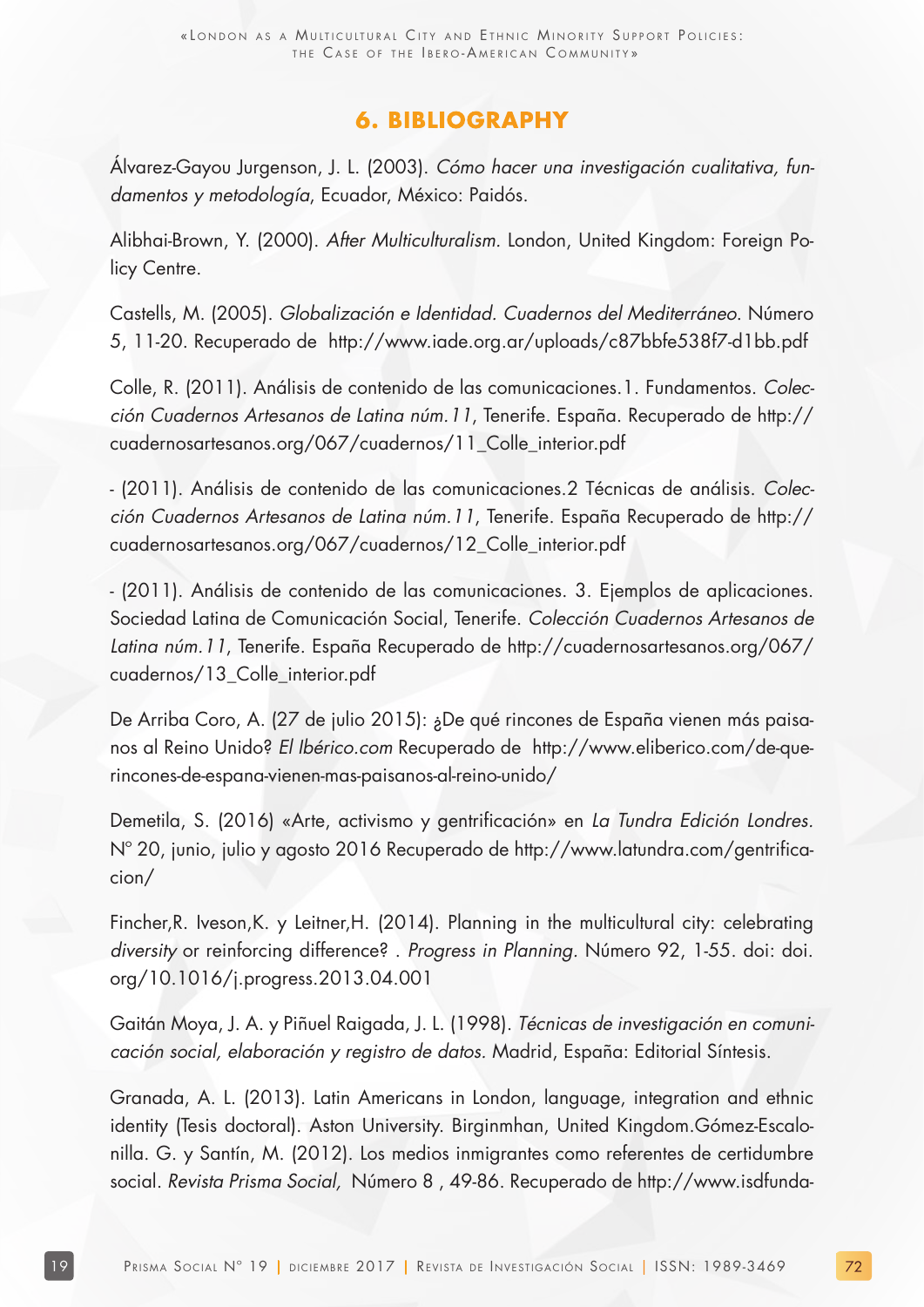cion.org/publicaciones/revista/numeros/8/secciones/tematica/pdf/03-medios-inmigrantes-referentes-certidumbre.pdf

Herrero Díaz, O. y Chaves Martín, M. A. (2015). Las asociaciones «marca producto» y «marca ciudad» como estrategia de «city branding». Una aproximación a los casos de Nueva York, París y Londres. Area Abierta, volumen 15, Iss. 2, 63-76.

Kymlicka, W. (2010). The Rise and Fall of Multiculturalism? New Debates on Inclusion and Accommodation in Diverse Societies. International Social Science Journal, 97-112.

Livingstone, K. (2011). In praise of multicultural London. En Mahamdallie, H. (Ed.), Defending multiculturalism: A guide for the movement (pp. 26-37). London. United Kingdom: Bookmarks Publication.

Mahamdallie,H.(2011). Introduction: Defending Multiculturalism en Mahamdallie,H (Ed.), Defending multiculturalism: A guide for the movement (pp. 15-25). London. United Kingdom: Bookmarks Publication.

Massey, D.(2008). Geometrías internacionales del poder y la política de una «ciudad global»: pensamientos desde Londres. Cuadernos del Cendes, Año 25, número 68, 115-122.

Mayor of London, London Assembly (2008). The London Plan 2008. Recuperado de https://www.london.gov.uk/sites/default/files/the\_london\_plan\_consolidated\_with\_alterations\_since\_2004\_reduced.pdf

Mayor of London, London Assembly (2011), The London Plan 2011. Recuperado de https://www.london.gov.uk/what-we-do/planning/london-plan/past-versions-and-alterations-london-plan/london-plan-2011

Mayor of London, London Assembly (2017), The London Plan 2017 Recuperado de https://www.london.gov.uk/sites/default/files/the\_london\_plan\_2016\_jan\_2017\_fix. pdf

McIlwaine, C. y Camilo Cock, J. (2011). La comunidad Latinoamericana en Londres, publicación de la investigación No longer invisible de la Universidad Queen Mary, University of London.

Murphy, M. (2012). Multiculturalism, a critical introduction. London. United Kingdom: Routledge Taylor&Francis Group.

Naciones Unidas (2014). Perspectivas de la urbanización mundial, Departamento de Asuntos Sociales y Económicos de Naciones Unidas. Recuperado de http://www.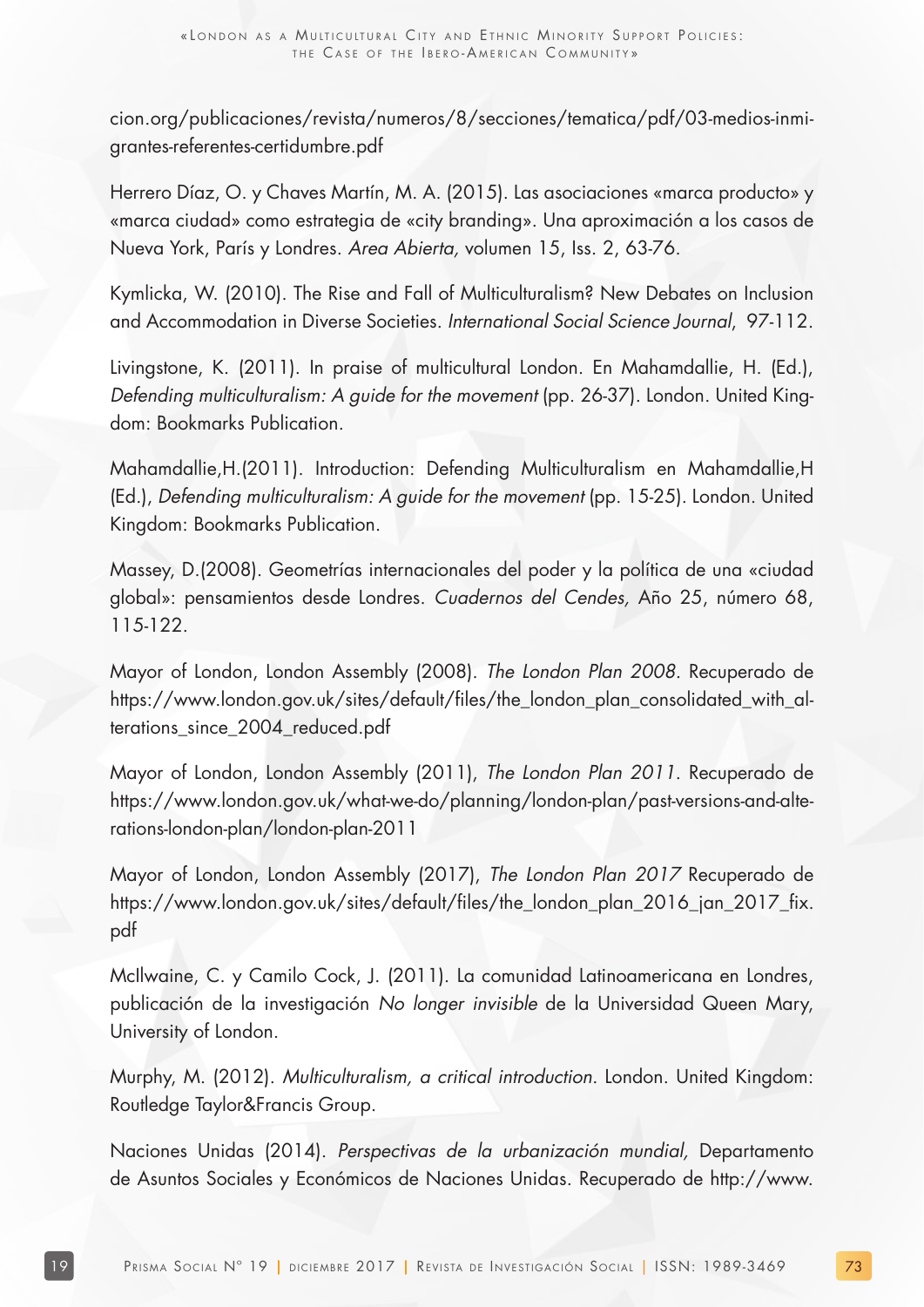un.org/es/development/desa/news/population/world-urbanization-prospects-2014. html

Naciones Unidas Habitat (2016). World Cities Report Urbanization and development. Emerging Futures. Recuperado de http://cdn.plataformaurbana.cl/wp-content/ uploads/2016/06/wcr-full-report-2016.pdf

Perfect, M. (2014). Contemporary fictions of multiculturalism. Diversity and the millennial London Novel. London, United Kingdom: Palgrave Macmillan.

Román-Velázquez, P. (2014). Claiming a place in the global city: urban regeneration and latin american spaces in London. Revista Eptic Online. Vol.16(1), 84-104. Recuperado de https://seer.ufs.br/index.php/eptic/article/view/1863/1634

Sadiq, K. (2016) Manifiesto for all Londoners. Sadiq Khan and London Labour's Manifesto. Recuperado de http://www.sadiq.london/a\_manifesto\_for\_all\_londoners

Vilches, L. (coord.) (2011). La investigación en comunicación. Métodos y técnicas en la era digital. Barcelona, España: Gedisa Editorial.

Wimmer, R. D. y Dominick, J. R. (2016). La investigación científica de los medios de comunicación. Barcelona, España : Colección Bosch Comunicación